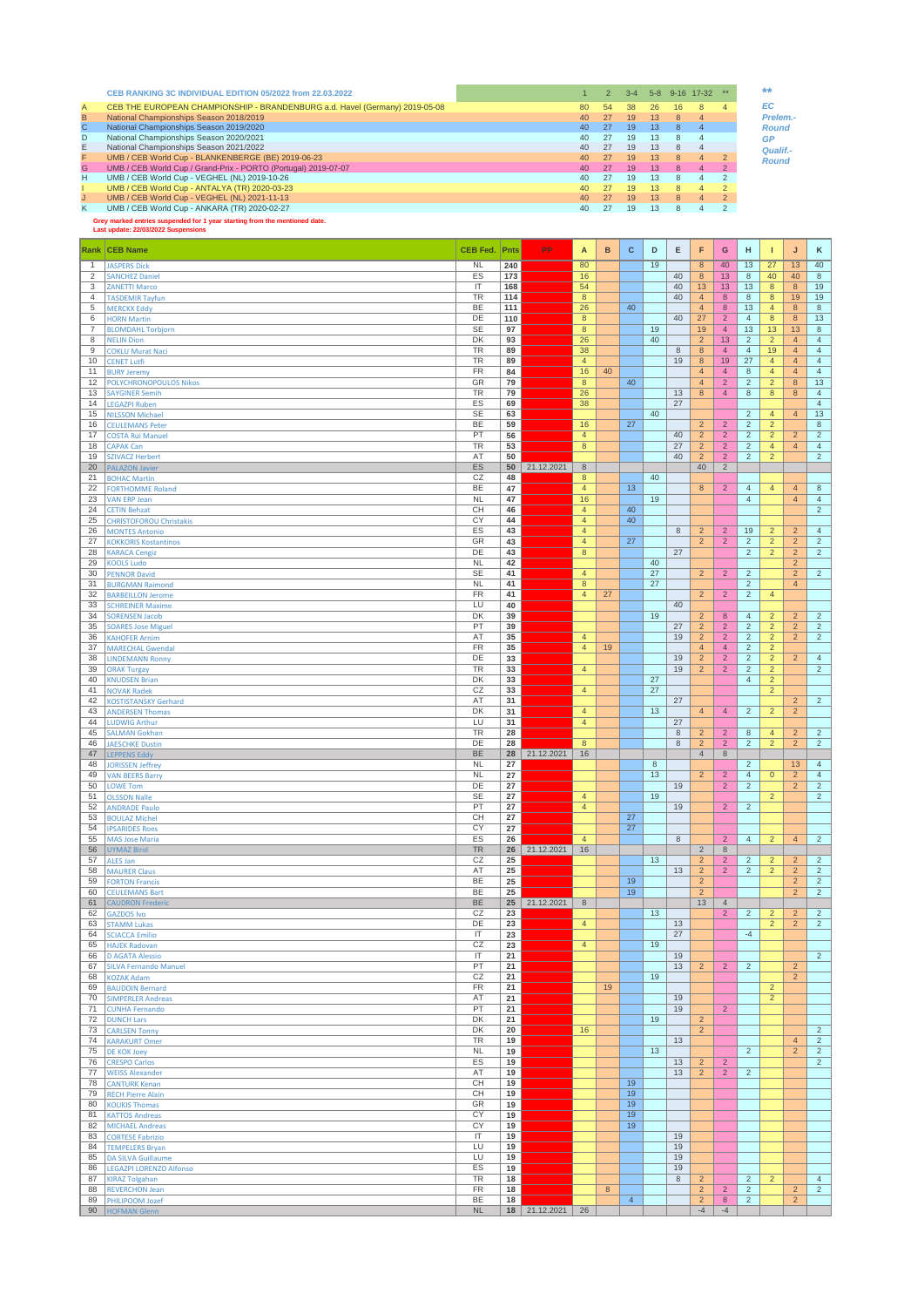| 91         | <b>KOGELBAUER Nikolaus</b>                            | AT                                | 17       |                   |                |                |                                  |                     | 13             |                                  |                                  |                                  |                                  | $\overline{2}$                   | $\overline{2}$                   |
|------------|-------------------------------------------------------|-----------------------------------|----------|-------------------|----------------|----------------|----------------------------------|---------------------|----------------|----------------------------------|----------------------------------|----------------------------------|----------------------------------|----------------------------------|----------------------------------|
| 92<br>93   | <b>KARAKURT Berkay</b><br><b>SWERTZ Raymund</b>       | <b>TR</b><br><b>NL</b>            | 17<br>17 |                   |                |                |                                  | 13                  | 13             |                                  |                                  | $\overline{2}$                   |                                  | $\overline{2}$<br>$\overline{2}$ | $\overline{2}$                   |
| 94         | <b>WITTE Karsten</b>                                  | DE                                | 17       |                   |                |                |                                  |                     | 13             |                                  |                                  | $\overline{2}$                   |                                  | $\overline{2}$                   |                                  |
| 95<br>96   | <b>ANTONATOS Kostas</b><br><b>MOULOS Vangelis</b>     | GR<br>GR                          | 17<br>17 |                   |                |                | 13<br>13                         |                     |                | $\overline{2}$                   |                                  | $\overline{2}$<br>$\overline{2}$ | $\overline{2}$                   |                                  |                                  |
| 97         | <b>DE JAEGER Wesley</b>                               | BE                                | 17       |                   |                |                | 13                               |                     |                | $\overline{c}$                   |                                  | $\overline{c}$                   |                                  |                                  |                                  |
| 98         | <b>LONGO Giuseppe</b>                                 | IT                                | 17       |                   | $\overline{4}$ |                |                                  |                     | 13             |                                  |                                  |                                  |                                  |                                  |                                  |
| 99<br>100  | <b>VAZ Carlos</b><br><b>VASSEUR Kevin</b>             | LU<br>FR                          | 17<br>16 |                   | $\overline{4}$ | $\overline{4}$ |                                  |                     | 13             | $\overline{2}$                   | $\overline{2}$                   | $\overline{2}$                   | $\overline{c}$                   | $\overline{2}$                   | $\overline{2}$                   |
| 101        | <b>ALP Ahmet</b>                                      | TR                                | 16       |                   |                |                |                                  |                     | $\overline{4}$ | $\overline{2}$                   | $\overline{2}$                   | $\sqrt{2}$                       | $\overline{2}$                   | $\overline{2}$                   | $\overline{2}$                   |
| 102        | <b>CAVUSOGLU Muhammed</b>                             | TR                                | 16       |                   |                |                |                                  |                     | 8              |                                  |                                  | $\overline{c}$                   | $\overline{2}$                   | $\overline{c}$                   | $\sqrt{2}$                       |
| 103<br>104 | <b>WILKOWSKI Huub</b><br><b>PANAIA Maxime</b>         | <b>NL</b><br>FR                   | 16<br>16 |                   |                | 8              |                                  | $\overline{8}$      |                | $\overline{2}$<br>$\overline{2}$ | $\overline{2}$                   | $\overline{2}$<br>$\overline{c}$ |                                  | $\overline{2}$<br>$\overline{2}$ | $\overline{2}$                   |
| 105        | <b>KASIDOKOSTAS Filipos</b>                           | GR                                | 16       |                   | 16             |                |                                  |                     |                |                                  |                                  |                                  |                                  |                                  |                                  |
| 106<br>107 | <b>LE DEVENTEC Gregory</b>                            | FR<br>ES                          | 15<br>15 |                   |                | 13             |                                  |                     | 13             |                                  |                                  |                                  |                                  |                                  | $\overline{2}$<br>$\overline{2}$ |
| 108        | <b>JIMENEZ Sergio</b><br><b>GUNGORDU Yavuz</b>        | <b>TR</b>                         | 15       |                   |                |                |                                  |                     | 13             |                                  |                                  |                                  |                                  |                                  | $\overline{2}$                   |
| 109        | <b>RETZIOS Gregory</b>                                | GR                                | 15       |                   |                |                | 13                               |                     |                |                                  |                                  |                                  | $\overline{2}$                   |                                  |                                  |
| 110<br>111 | <b>DEVOGELAERE Mikael</b><br><b>ESCUDEIRO Jose</b>    | FR<br>PT                          | 15<br>15 |                   |                | 13             |                                  |                     | 13             |                                  | $\overline{2}$<br>$\overline{2}$ |                                  |                                  |                                  |                                  |
| 112        | <b>KLOMPENHOUWER Therese</b>                          | <b>NL</b>                         | 14       |                   |                |                |                                  |                     |                | $\overline{c}$                   | $\overline{2}$                   | $\overline{2}$                   | $\overline{2}$                   | $\overline{4}$                   | $\overline{2}$                   |
| 113        | <b>VAN ETTEN Sam</b>                                  | <b>NL</b>                         | 14       |                   |                |                |                                  | $\overline{4}$      |                | $\sqrt{2}$                       |                                  | $\sqrt{2}$                       |                                  | $\overline{4}$                   | $\sqrt{2}$                       |
| 114<br>115 | <b>BAS Serdal</b>                                     | TR<br>CZ                          | 14<br>14 |                   |                |                |                                  | $\overline{8}$      | $\overline{4}$ | $\overline{2}$                   |                                  | $\overline{c}$                   | $\overline{2}$<br>$\overline{a}$ | $\overline{2}$<br>$\overline{2}$ | $\overline{2}$<br>$\overline{2}$ |
| 116        | <b>HUDAK Jan</b><br><b>DE BACKER Peter</b>            | BE                                | 14       |                   |                |                |                                  |                     |                | 8                                |                                  | $\overline{2}$                   | $\overline{2}$                   | $\overline{2}$                   |                                  |
| 117        | <b>CHRISTIANI Dave</b>                                | <b>NL</b>                         | 14       |                   |                |                |                                  | $\,$ 8 $\,$         |                | $\overline{c}$                   |                                  | $\overline{2}$                   |                                  | $\overline{2}$                   |                                  |
| 118<br>119 | <b>TACHOIRE Adrien</b>                                | <b>FR</b><br>CZ                   | 14       |                   |                | 8              |                                  |                     |                | $\overline{2}$                   | $\overline{2}$                   | $\overline{c}$                   |                                  |                                  |                                  |
| 120        | <b>KOHOUT Stepan</b><br><b>RACEK Milan</b>            | CZ                                | 13<br>13 |                   |                |                |                                  | 13<br>13            |                |                                  |                                  |                                  |                                  |                                  |                                  |
| 121        | <b>OLESEN Martin</b>                                  | DK                                | 13       |                   |                |                |                                  | 13                  |                |                                  |                                  |                                  |                                  |                                  |                                  |
| 122        | <b>EBELING Tommy</b>                                  | DK                                | 13       |                   |                |                |                                  | 13                  |                |                                  |                                  |                                  |                                  |                                  |                                  |
| 123<br>124 | <b>VAN DER SPOEL Martien</b><br><b>KALITA Henryk</b>  | <b>NL</b><br><b>SE</b>            | 13<br>13 |                   |                |                |                                  | 13<br>13            |                |                                  |                                  |                                  |                                  |                                  |                                  |
| 125        | <b>ALIEVSKI Ratcha</b>                                | SE                                | 13       |                   |                |                |                                  | 13                  |                |                                  |                                  |                                  |                                  |                                  |                                  |
| 126        | <b>ORELLANA Manuel</b>                                | <b>SE</b>                         | 13       |                   |                |                |                                  | 13                  |                |                                  |                                  |                                  |                                  |                                  |                                  |
| 127<br>128 | <b>GUSTAFSSON Bosse</b><br><b>MOTTET Frederic</b>     | <b>SE</b><br><b>BE</b>            | 13<br>13 |                   |                |                | 13                               | 13                  |                |                                  |                                  |                                  |                                  |                                  |                                  |
| 129        | <b>CEULEMANS Kurt</b>                                 | BE                                | 13       |                   |                |                | 13                               |                     |                |                                  |                                  |                                  |                                  |                                  |                                  |
| 130        | <b>JOEL Duvoisin</b>                                  | CН                                | 13       |                   |                |                | 13                               |                     |                |                                  |                                  |                                  |                                  |                                  |                                  |
| 131<br>132 | <b>JOHANNES Boode</b><br><b>TREMOULIS Nikos</b>       | CH<br>GR                          | 13<br>13 |                   |                |                | 13<br>13                         |                     |                |                                  |                                  |                                  |                                  |                                  |                                  |
| 133        | <b>KAOULLAS Solomos</b>                               | CY                                | 13       |                   |                |                | 13                               |                     |                |                                  |                                  |                                  |                                  |                                  |                                  |
| 134        | <b>PHILLIPOU Christos</b>                             | CY                                | 13       |                   |                |                | 13                               |                     |                |                                  |                                  |                                  |                                  |                                  |                                  |
| 135<br>136 | <b>YIANNAKOU Christos</b><br><b>KAMASIAS Antonis</b>  | $\overline{CY}$<br>CY             | 13<br>13 |                   |                |                | $\overline{13}$<br>13            |                     |                |                                  |                                  |                                  |                                  |                                  |                                  |
| 137        | <b>ROELANTS Frederic</b>                              | <b>FR</b>                         | 13       |                   |                | 13             |                                  |                     |                |                                  |                                  |                                  |                                  |                                  |                                  |
| 138        | <b>ROXO Thierry</b>                                   | FR                                | 13       |                   |                | 13             |                                  |                     |                |                                  |                                  |                                  |                                  |                                  |                                  |
| 139<br>140 | <b>CRISCINO Pippo</b>                                 | IT<br>$\overline{\mathsf{I}}$     | 13<br>13 |                   |                |                |                                  |                     | 13<br>13       |                                  |                                  |                                  |                                  |                                  |                                  |
| 141        | <b>PICCIANO Liberato</b><br><b>PAPA Salvatore</b>     | $\ensuremath{\mathsf{IT}}\xspace$ | 13       |                   |                |                |                                  |                     | 13             |                                  |                                  |                                  |                                  |                                  |                                  |
| 142        | <b>ZENKNER Wolfgang</b>                               | DE                                | 13       |                   |                |                |                                  |                     | 13             |                                  |                                  |                                  |                                  |                                  |                                  |
| 143<br>144 | <b>KEBLER Klaus</b>                                   | DE<br>PT                          | 13<br>13 |                   |                |                |                                  |                     | 13<br>13       |                                  |                                  |                                  |                                  |                                  |                                  |
| 145        | <b>SILVA Anibal</b><br><b>PALHARES Rui</b>            | PT                                | 13       |                   |                |                |                                  |                     | 13             |                                  |                                  |                                  |                                  |                                  |                                  |
| 146        | <b>BASTL Reinald</b>                                  | AT                                | 13       |                   |                |                |                                  |                     | 13             |                                  |                                  |                                  |                                  |                                  |                                  |
| 147<br>148 | <b>HAMM Ramon</b><br><b>HENTGES Charles</b>           | LU<br>LU                          | 13<br>13 |                   |                |                |                                  |                     | 13<br>13       |                                  |                                  |                                  |                                  |                                  |                                  |
| 149        | <b>VAZ Carlos</b>                                     | LU                                | 13       |                   |                |                |                                  |                     | 13             |                                  |                                  |                                  |                                  |                                  |                                  |
| 150        | <b>ENGEL Gilles</b>                                   | LU                                | 13       |                   |                |                |                                  |                     | 13             |                                  |                                  |                                  |                                  |                                  |                                  |
| 151<br>152 | <b>FERNANDEZ BERMEJO Ruben</b>                        | ES<br>ES                          | 13<br>13 |                   |                |                |                                  |                     | 13<br>13       |                                  |                                  |                                  |                                  |                                  |                                  |
| 153        | <b>CUENCA Raul</b><br><b>CETIN Volkan</b>             | <b>NL</b>                         | 12       |                   |                |                |                                  |                     |                | $\overline{2}$                   | $\overline{2}$                   | $\overline{2}$                   | $\overline{2}$                   | $\overline{2}$                   | $\overline{c}$                   |
| 154        | <b>GOREN Mehmet</b>                                   | TR                                | 12       |                   |                |                |                                  |                     |                | $\overline{c}$                   | $\overline{c}$                   | $\overline{c}$                   | $\overline{c}$                   | $\overline{2}$                   | $\sqrt{2}$                       |
| 155<br>156 | MINAOGLU Manol                                        | TR<br>PT                          | 12<br>12 |                   |                |                |                                  |                     |                | $\overline{2}$<br>$\overline{2}$ | $\overline{2}$<br>$\overline{2}$ | $\overline{2}$<br>$\overline{2}$ | $\overline{2}$<br>$\overline{2}$ | $\overline{2}$<br>$\overline{2}$ | $\overline{c}$<br>$\overline{2}$ |
| 157        | SOUSA Manue<br><b>KORKMAZ Fatih</b>                   | TR                                | 12       |                   |                |                |                                  |                     |                | $\overline{c}$                   | $\overline{2}$                   | $\sqrt{2}$                       | $\overline{2}$                   | $\overline{2}$                   | $\sqrt{2}$                       |
| 158        | <b>CELIK Hakan</b>                                    | DE                                | 12       |                   |                |                |                                  |                     | $\overline{4}$ |                                  |                                  | $\overline{2}$                   | $\overline{2}$                   | $\overline{2}$                   | $\overline{2}$                   |
| 159        | <b>DE KRUIJF Jordy</b>                                | <b>NL</b><br>DE                   | 12<br>12 |                   |                |                |                                  | $\overline{4}$      | 8              | $\overline{2}$                   | $\overline{2}$<br>$\overline{2}$ |                                  | $\overline{2}$                   |                                  | $\overline{2}$<br>$\overline{2}$ |
| 161        | 160 BOUERDICK Tobias<br><b>RIOTTO Jerome</b>          | FR                                | 12       |                   |                | $\overline{4}$ |                                  |                     |                |                                  | $\overline{2}$                   | $\overline{c}$                   | $\overline{2}$                   | $\overline{2}$                   |                                  |
|            | 162 VAN DE VEN Harrie                                 | <b>NL</b>                         | 12       |                   |                |                |                                  | 8                   |                |                                  |                                  | $\overline{2}$                   |                                  | $\overline{2}$                   |                                  |
|            | 163 VAN SCHAIK Frans<br>164 DIRN Marcel               | NL<br>CZ                          | 12<br>12 |                   |                |                |                                  | $\overline{8}$<br>8 |                |                                  |                                  | $\overline{2}$<br>$\overline{c}$ |                                  | $\overline{2}$<br>$\overline{2}$ |                                  |
| 165        | DE ZWART kay                                          | NL                                | 12       |                   |                |                |                                  | $\,$ 8 $\,$         |                |                                  |                                  | $\overline{2}$                   |                                  | $\overline{2}$                   |                                  |
| 166        | <b>ROESTEL Norbert</b>                                | DE                                | 12       |                   |                |                |                                  |                     | $\,$ 8         |                                  |                                  | $\overline{2}$                   |                                  | $\overline{2}$                   |                                  |
| 167<br>168 | <b>BACA Adam</b><br><b>BLAUWBLOMME Henk</b>           | CZ<br><b>BE</b>                   | 12<br>12 |                   |                |                | 8                                | $8\phantom{1}$      |                | $\overline{2}$                   | $\overline{2}$                   | $\overline{2}$                   | $\overline{2}$                   |                                  |                                  |
| 169        | <b>MARTINEZ David</b>                                 | ES                                | 12       | 21.12.2021        | $8\phantom{1}$ |                |                                  |                     |                | $\overline{2}$                   | $\overline{2}$                   |                                  |                                  |                                  |                                  |
| 170        | <b>FASCIANA Gabriele</b>                              | $\ensuremath{\mathsf{IT}}\xspace$ | 12       |                   | $\overline{4}$ |                |                                  |                     | 8              |                                  |                                  |                                  |                                  |                                  |                                  |
| 171<br>172 | <b>TSOKANTAS Dionisis</b><br><b>DEGENER Gulsen</b>    | GR<br><b>TR</b>                   | 11<br>10 |                   |                |                | 19                               |                     |                | $-4$<br>$\overline{2}$           | $-4$                             | $\overline{2}$                   | $\overline{2}$                   | $\overline{2}$                   | $\overline{2}$                   |
| 173        | <b>LELIEVRE Vincent</b>                               | FR                                | 10       |                   |                | $\overline{4}$ |                                  |                     |                |                                  | $\overline{2}$                   |                                  |                                  | $\overline{2}$                   | $\overline{2}$                   |
| 174        | <b>TUZUL Murat</b>                                    | TR                                | 10       |                   |                |                |                                  |                     |                | $\overline{2}$                   | $\overline{2}$                   | $\sqrt{2}$                       | $\overline{2}$                   |                                  | $\overline{2}$                   |
| 175        | <b>ECKEL Sylvia</b><br>176 VAN GEYT Ronald            | <b>NL</b><br>NL                   | 10<br>10 |                   |                |                |                                  |                     |                | $\overline{2}$<br>$\overline{2}$ | $\overline{2}$<br>$\overline{2}$ | $\overline{c}$<br>$\overline{2}$ | $\overline{2}$<br>$\overline{2}$ |                                  | $\overline{2}$<br>$\overline{2}$ |
| 177        | <b>GARRIGA Jordi</b>                                  | ES                                | 10       |                   |                |                |                                  |                     | $\sqrt{4}$     |                                  | $\overline{2}$                   |                                  | $\overline{2}$                   |                                  | $\overline{2}$                   |
| 178        | <b>YALCIN Necdet</b>                                  | TR                                | 10       |                   |                |                |                                  |                     | 8              |                                  |                                  |                                  |                                  |                                  | $\overline{2}$                   |
| 179<br>180 | YASIN Ismail<br><b>YURDADONEN Murat</b>               | <b>TR</b><br>TR                   | 10<br>10 |                   |                |                |                                  |                     | $\bf 8$<br>8   |                                  |                                  |                                  |                                  |                                  | $\overline{2}$<br>$\overline{2}$ |
| 181        | <b>THUER Herbert</b>                                  | AT                                | 10       |                   |                |                |                                  |                     | $\overline{4}$ |                                  | $\overline{2}$                   |                                  | $\overline{2}$                   | $\overline{2}$                   |                                  |
| 182        | <b>BRANTS Ronny</b>                                   | <b>BE</b>                         | 10       |                   |                |                | $\overline{4}$                   |                     |                | $\overline{2}$                   |                                  | $\overline{c}$                   |                                  | $\overline{2}$                   |                                  |
| 183<br>184 | <b>VAN PEER Jack</b><br><b>MULLER Manfred</b>         | NL<br>AT                          | 10<br>10 |                   |                |                |                                  | 8                   | 8              |                                  |                                  |                                  |                                  | $\overline{2}$<br>$\overline{2}$ |                                  |
| 185        | <b>MAKIK Karl</b>                                     | AT                                | 10       |                   |                |                |                                  |                     | 8              |                                  |                                  |                                  |                                  | $\overline{2}$                   |                                  |
| 186        | <b>KOREC Jaroslav</b>                                 | CZ                                | 10       |                   |                |                |                                  | $\,$ 8 $\,$         |                |                                  |                                  |                                  | $\overline{2}$                   |                                  |                                  |
| 187<br>188 | <b>ANDALUZ ANTON Valentin</b><br><b>SCHMIED Georg</b> | ES<br>AT                          | 10<br>10 |                   | $\overline{8}$ |                |                                  |                     | $\overline{4}$ | $\overline{2}$                   | $\overline{2}$<br>$\overline{2}$ | $\overline{2}$                   |                                  |                                  |                                  |
| 189        | <b>FIGUEIREDO Artur</b>                               | PT                                | 10       |                   |                |                |                                  |                     | 8              |                                  | $\overline{2}$                   |                                  |                                  |                                  |                                  |
| 190        | <b>ARANHA Mario G</b>                                 | PT                                | 10       |                   |                |                |                                  |                     | 8              |                                  | $\overline{2}$                   |                                  |                                  |                                  |                                  |
| 191<br>192 | <b>VAN ACKER Steven</b><br><b>VAN HAVERE Davy</b>     | <b>BE</b><br><b>BE</b>            | 10<br>10 |                   |                |                | $\overline{8}$<br>$\overline{8}$ |                     |                | $\overline{2}$<br>$\overline{2}$ |                                  |                                  |                                  |                                  |                                  |
| 193        | <b>GEYSEN Danny</b>                                   | BE                                | 10       |                   |                |                | $\bf 8$                          |                     |                | $\overline{c}$                   |                                  |                                  |                                  |                                  |                                  |
| 194        | <b>MEYLEMANS Geert</b>                                | BE                                | 10       |                   | 8              |                | 8                                |                     |                | $\overline{2}$                   |                                  |                                  |                                  |                                  |                                  |
| 195<br>196 | PAPAKONSTANTINOU Kostas<br><b>BACK Marcel</b>         | GR<br>DE                          | 10       | $10$   21.12.2021 |                |                |                                  |                     | 8              | $\overline{2}$<br>$\overline{c}$ |                                  |                                  |                                  |                                  |                                  |
| 197        | <b>SCHRODER Allen</b>                                 | DK                                | 9        |                   |                |                |                                  | 13                  |                |                                  |                                  |                                  |                                  | $-4$                             |                                  |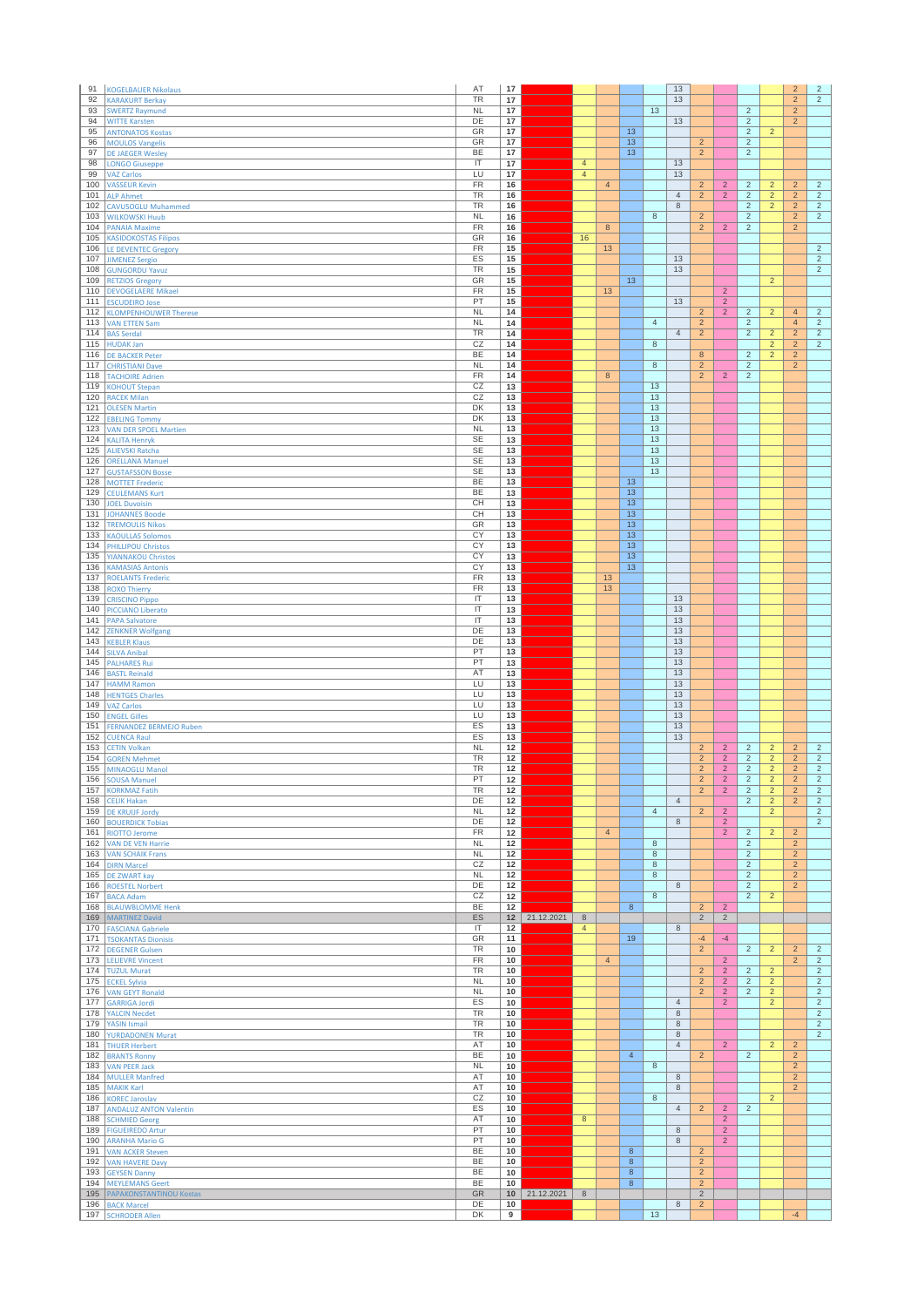| 198        | <b>KABAK Gurhan</b>                                          | DE                            | 8                            |            |                |                |                          |                               |                        |                |                                  | $\overline{2}$                   | $\overline{2}$                   | $\overline{2}$                   | $\sqrt{2}$                       |
|------------|--------------------------------------------------------------|-------------------------------|------------------------------|------------|----------------|----------------|--------------------------|-------------------------------|------------------------|----------------|----------------------------------|----------------------------------|----------------------------------|----------------------------------|----------------------------------|
| 199        | <b>PEKER Muharrem</b>                                        | <b>TR</b>                     | 8                            |            |                |                |                          |                               | $\overline{4}$         |                |                                  |                                  | $\overline{2}$                   |                                  | $\overline{2}$                   |
| 200<br>201 | <b>Truong Tay Dien</b>                                       | DE<br>DE                      | 8<br>8                       |            |                |                |                          |                               | $\overline{4}$         | $\overline{2}$ |                                  |                                  |                                  |                                  | $\overline{2}$                   |
| 202        | <b>SUDAR Frank</b><br><b>SPRUZINA Frank</b>                  | DE                            | 8                            |            |                |                |                          |                               |                        | $\overline{2}$ | $\overline{2}$                   | $\overline{2}$<br>$\overline{2}$ | $\overline{2}$<br>$\overline{2}$ | $\overline{2}$<br>$\overline{2}$ |                                  |
| 203        | <b>DEVOGELAERE Mikael</b>                                    | $\overline{FR}$               | 8                            |            |                |                |                          |                               |                        | $\overline{2}$ |                                  | $\overline{2}$                   | $\overline{2}$                   | $\overline{2}$                   |                                  |
| 204        | <b>BRUIJSTENS Paul</b>                                       | <b>NL</b>                     | 8                            |            |                |                |                          | $\overline{4}$                |                        |                |                                  | $\overline{c}$                   |                                  | $\overline{c}$                   |                                  |
| 205        | <b>JONEN Sander</b>                                          | <b>NL</b>                     | 8                            |            |                |                |                          | $\overline{4}$                |                        |                |                                  | $\overline{2}$                   |                                  | $\overline{2}$                   |                                  |
| 206<br>207 | ZAPATA GARCIA Juan David                                     | ES<br>SE                      | 8<br>8                       | 21.12.2021 | $\overline{4}$ |                |                          | 8                             |                        | $\overline{2}$ | $\overline{2}$                   |                                  |                                  |                                  |                                  |
| 208        | <b>ENERDAL Mattias</b><br><b>KEITH Allan</b>                 | DK                            | 8                            |            |                |                |                          | $\,$ 8 $\,$                   |                        |                |                                  |                                  |                                  |                                  |                                  |
| 209        | <b>GALICEK Zdenek</b>                                        | CZ                            | 8                            |            |                |                |                          | $\,$ 8                        |                        |                |                                  |                                  |                                  |                                  |                                  |
| 210        | <b>SKOP Pavel</b>                                            | CZ                            | 8                            |            |                |                |                          | $\,$ 8 $\,$                   |                        |                |                                  |                                  |                                  |                                  |                                  |
| 211        | <b>VASA Marek</b>                                            | CZ                            | 8                            |            |                |                |                          | $\overline{8}$                |                        |                |                                  |                                  |                                  |                                  |                                  |
| 212<br>213 | <b>STARECEK Pavel</b>                                        | CZ<br>DK                      | 8<br>8                       |            |                |                |                          | $\,$ 8<br>$\,$ 8 $\,$         |                        |                |                                  |                                  |                                  |                                  |                                  |
| 214        | <b>BJERRING Poul</b><br><b>WOLLERUP Thomas</b>               | DK                            | 8                            |            |                |                |                          | 8                             |                        |                |                                  |                                  |                                  |                                  |                                  |
| 215        | <b>JOHANSEN Dan</b>                                          | DK                            | 8                            |            |                |                |                          | $\overline{8}$                |                        |                |                                  |                                  |                                  |                                  |                                  |
| 216        | <b>STRAGAARD Jesper</b>                                      | DK                            | 8                            |            |                |                |                          | $\,$ 8 $\,$                   |                        |                |                                  |                                  |                                  |                                  |                                  |
| 217        | <b>ANDERSEN Thomas</b>                                       | DK                            | 8                            |            |                |                |                          | $\,$ 8                        |                        |                |                                  |                                  |                                  |                                  |                                  |
| 218<br>219 | <b>HANSEN John</b><br><b>MOREN Thomas</b>                    | DK<br>DK                      | 8<br>8                       |            |                |                |                          | $\overline{8}$<br>$\,$ 8 $\,$ |                        |                |                                  |                                  |                                  |                                  |                                  |
| 220        | <b>UIJTDEWILLEGEN Roland</b>                                 | NL                            | 8                            |            |                |                |                          | $\,$ 8 $\,$                   |                        |                |                                  |                                  |                                  |                                  |                                  |
| 221        | <b>ALVBERGER Alf Karlsson</b>                                | SE                            | 8                            |            |                |                |                          | 8                             |                        |                |                                  |                                  |                                  |                                  |                                  |
| 222        | <b>JOHANSSON Jeppe</b>                                       | <b>SE</b>                     | 8                            |            |                |                |                          | $\overline{8}$                |                        |                |                                  |                                  |                                  |                                  |                                  |
| 223        | <b>AUPEIX Bernard</b>                                        | SE                            | 8                            |            |                |                |                          | $\,$ 8                        |                        |                |                                  |                                  |                                  |                                  |                                  |
| 224<br>225 | <b>TRPEVSKI Lenart</b><br><b>JENABPOUR Mark</b>              | <b>SE</b><br><b>SE</b>        | 8<br>$\overline{\mathbf{8}}$ |            |                |                |                          | $\,$ 8 $\,$<br>$\overline{8}$ |                        |                |                                  |                                  |                                  |                                  |                                  |
| 226        | <b>BAJTNER Yenny</b>                                         | <b>SE</b>                     | 8                            |            |                |                |                          | $\,$ 8 $\,$                   |                        |                |                                  |                                  |                                  |                                  |                                  |
| 227        | <b>ESPE GORAN</b>                                            | <b>SE</b>                     | 8                            |            |                |                |                          | 8                             |                        |                |                                  |                                  |                                  |                                  |                                  |
| 228        | <b>SALVO Luc</b>                                             | BE                            | 8                            |            |                |                | 8                        |                               |                        |                |                                  |                                  |                                  |                                  |                                  |
| 229        | <b>BOUTET Dany</b>                                           | BE                            | 8                            |            |                |                | $\bf 8$                  |                               |                        |                |                                  |                                  |                                  |                                  |                                  |
| 230<br>231 | <b>VANDENDRIESSCHE Philippe</b><br><b>GKEVEZOS Dimitrios</b> | BE<br>GR                      | 8<br>8                       |            |                |                | $\bf8$<br>$\overline{8}$ |                               |                        |                |                                  |                                  |                                  |                                  |                                  |
| 232        | <b>LIANOS Spiridon</b>                                       | GR                            | 8                            |            |                |                | $\,$ 8 $\,$              |                               |                        |                |                                  |                                  |                                  |                                  |                                  |
| 233        | <b>GIANNAKOPOULOS Konstantinos</b>                           | GR                            | 8                            |            |                |                | $\bf 8$                  |                               |                        |                |                                  |                                  |                                  |                                  |                                  |
| 234        | <b>KORILIS Christos</b>                                      | GR                            | $\bf 8$                      |            |                |                | $\bf 8$                  |                               |                        |                |                                  |                                  |                                  |                                  |                                  |
| 235        | <b>GEORGARAS Kostas</b>                                      | GR                            | 8                            |            |                |                | $\bf8$                   |                               |                        |                |                                  |                                  |                                  |                                  |                                  |
| 236<br>237 | <b>CHATZIPAVLIS Nikos</b>                                    | GR<br>GR                      | 8<br>8                       |            |                |                | $\bf 8$<br>$\bf 8$       |                               |                        |                |                                  |                                  |                                  |                                  |                                  |
| 238        | <b>KINTATOS Elefterios</b><br><b>PAPADOPOULOS Fanis</b>      | GR                            | $\overline{\mathbf{8}}$      |            |                |                | $\overline{8}$           |                               |                        |                |                                  |                                  |                                  |                                  |                                  |
| 239        | <b>KARAS Giorgos</b>                                         | CY                            | 8                            |            |                |                | 8                        |                               |                        |                |                                  |                                  |                                  |                                  |                                  |
| 240        | <b>CONSTANTINOU Costas</b>                                   | CY                            | 8                            |            |                |                | $\bf 8$                  |                               |                        |                |                                  |                                  |                                  |                                  |                                  |
| 241        | <b>CHARALAMBOUS Stelios</b>                                  | CY                            | 8                            |            |                |                | $\bf 8$                  |                               |                        |                |                                  |                                  |                                  |                                  |                                  |
| 242<br>243 | <b>ANDREOU Antonis</b>                                       | CY<br>FR                      | 8<br>8                       |            |                | 8              | 8                        |                               |                        |                |                                  |                                  |                                  |                                  |                                  |
| 244        | <b>PERROTIN Kevin</b><br><b>BEGHIN Frederic</b>              | FR                            | 8                            |            |                | 8              |                          |                               |                        |                |                                  |                                  |                                  |                                  |                                  |
| 245        | <b>BOINGNERES Marc</b>                                       | <b>FR</b>                     | 8                            |            |                | $\bf 8$        |                          |                               |                        |                |                                  |                                  |                                  |                                  |                                  |
| 246        | <b>DORE Michel</b>                                           | FR                            | 8                            |            |                | 8              |                          |                               |                        |                |                                  |                                  |                                  |                                  |                                  |
| 247        | <b>ROUAUD Alexis</b>                                         | FR                            | 8                            |            |                | $\bf8$         |                          |                               |                        |                |                                  |                                  |                                  |                                  |                                  |
| 248<br>249 | <b>VARGA Peter</b>                                           | HU<br>ES                      | 8<br>8                       |            | $\bf8$         |                |                          |                               | $\,$ 8                 |                |                                  |                                  |                                  |                                  |                                  |
| 250        | <b>GOMEZ BRAVO Jose Manuel</b><br><b>SCHACHNER Hubert</b>    | AT                            | 8                            |            |                |                |                          |                               | 8                      |                |                                  |                                  |                                  |                                  |                                  |
| 251        | <b>ODDO Antonino</b>                                         | $\mathsf{I}$                  | 8                            |            |                |                |                          |                               | $\,$ 8                 |                |                                  |                                  |                                  |                                  |                                  |
| 252        | <b>AHRENS Thomas</b>                                         | DE                            | 8                            |            |                |                |                          |                               | $\,$ 8 $\,$            |                |                                  |                                  |                                  |                                  |                                  |
| 253        | <b>ORLANDO Francesco</b>                                     | IT                            | 8                            |            |                |                |                          |                               | 8                      |                |                                  |                                  |                                  |                                  |                                  |
| 254<br>255 | <b>BITETTI Andrea</b>                                        | $\overline{\mathsf{I}}$<br>IT | $\overline{\mathbf{8}}$      |            |                |                |                          |                               | $\bf 8$<br>$\,$ 8 $\,$ |                |                                  |                                  |                                  |                                  |                                  |
| 256        | <b>PONTILLO Stefano</b><br><b>SAPUPPO Davide</b>             | IT                            | 8<br>8                       |            |                |                |                          |                               | $\,$ 8 $\,$            |                |                                  |                                  |                                  |                                  |                                  |
| 257        | <b>FERRARA Giuseppe</b>                                      | IT                            | 8                            |            |                |                |                          |                               | $\,$ 8 $\,$            |                |                                  |                                  |                                  |                                  |                                  |
| 258        | <b>BLONDEEL Simon</b>                                        | DE                            | 8                            |            |                |                |                          |                               | $\,$ 8                 |                |                                  |                                  |                                  |                                  |                                  |
| 259        | <b>MAGNANO Alberto</b>                                       | $\overline{\mathsf{I}}$       | 8                            |            |                |                |                          |                               | $\bf 8$                |                |                                  |                                  |                                  |                                  |                                  |
| 260<br>261 | <b>GROBJUNG Dieter</b>                                       | DE<br>DE                      | 8<br>8                       |            |                |                |                          |                               | 8<br>$\,8\,$           |                |                                  |                                  |                                  |                                  |                                  |
| 262        | <b>HARWARDT Dirk</b><br><b>ALVES Joaquim</b>                 | PT                            | 8                            |            |                |                |                          |                               | 8                      |                |                                  |                                  |                                  |                                  |                                  |
| 263        | VITORINO Alexandr                                            | PT                            | $\bf8$                       |            |                |                |                          |                               | $\bf 8$                |                |                                  |                                  |                                  |                                  |                                  |
|            | 264 AZEVEDO Mario                                            | PT                            | 8                            |            |                |                |                          |                               | $\,$ 8 $\,$            |                |                                  |                                  |                                  |                                  |                                  |
| 265        | <b>SANTOS Luis</b>                                           | PT                            | 8                            |            |                |                |                          |                               | $\,$ 8                 |                |                                  |                                  |                                  |                                  |                                  |
| 266<br>267 | <b>ANTONIO Jose</b><br><b>GAJS Zoran</b>                     | PT<br>AT                      | 8<br>8                       |            |                |                |                          |                               | $\bf 8$<br>$\,$ 8      |                |                                  |                                  |                                  |                                  |                                  |
| 268        | <b>RAMACHER Hans Gerd</b>                                    | AT                            | 8                            |            |                |                |                          |                               | $\,$ 8 $\,$            |                |                                  |                                  |                                  |                                  |                                  |
|            | 269 HEINZL Michael                                           | AT                            | 8                            |            |                |                |                          |                               | 8                      |                |                                  |                                  |                                  |                                  |                                  |
|            | 270 MOOTZ Paul                                               | LU                            | 8                            |            |                |                |                          |                               | $\bf 8$                |                |                                  |                                  |                                  |                                  |                                  |
| 271        | <b>SCHUSTER Markus</b>                                       | AT                            | 8                            |            |                |                |                          |                               | 8                      |                |                                  |                                  |                                  |                                  |                                  |
| 272<br>273 | <b>HIKL Michael</b><br><b>DOS SANTOS Jose</b>                | AT<br>LU                      | 8<br>8                       |            |                |                |                          |                               | $\,$ 8<br>$\,$ 8 $\,$  |                |                                  |                                  |                                  |                                  |                                  |
| 274        | <b>ESCRIBANO Joseba</b>                                      | ES                            | 8                            |            |                |                |                          |                               | $\,$ 8 $\,$            |                |                                  |                                  |                                  |                                  |                                  |
| 275        | <b>PENALVA Enrique</b>                                       | ES                            | 8                            |            |                |                |                          |                               | 8                      |                |                                  |                                  |                                  |                                  |                                  |
| 276        | <b>GOMARIZ Javier</b>                                        | ES                            | 8                            |            |                |                |                          |                               | 8                      |                |                                  |                                  |                                  |                                  |                                  |
| 277        | <b>PARERAS Juan C</b><br>278 MAYOR Ivan                      | ES<br>ES                      | 8<br>8                       |            |                |                |                          |                               | $\,$ 8 $\,$<br>8       |                |                                  |                                  |                                  |                                  |                                  |
| 279        | JACQUEMOND Olivier                                           | FR                            | 6                            |            |                |                |                          |                               |                        |                |                                  |                                  | $\overline{2}$                   | $\overline{2}$                   | $\overline{2}$                   |
| 280        | De BUSSER Eric                                               | BE                            | 6                            |            |                |                |                          |                               |                        |                |                                  |                                  | $\overline{2}$                   | $\overline{2}$                   | $\sqrt{2}$                       |
| 281        | <b>DAGDELEN Ilbay</b>                                        | TR                            | 6                            |            |                |                |                          |                               |                        |                |                                  |                                  | $\overline{2}$                   | $\overline{2}$                   | $\overline{2}$                   |
| 282        | <b>KUNT Vahit</b>                                            | FR                            | 6                            |            |                |                |                          |                               |                        |                |                                  |                                  | $\overline{2}$                   | $\overline{2}$                   | $\overline{2}$                   |
| 283        | <b>SAEIJS Alain</b><br>284 POVES Perez Javier                | <b>BE</b><br>ES               | 6<br>6                       |            |                |                |                          |                               |                        |                | $\overline{2}$                   |                                  | $\overline{2}$                   | $\overline{2}$<br>$\overline{2}$ | $\overline{2}$<br>$\overline{2}$ |
| 285        | <b>GOEKMEN Murat</b>                                         | DE                            | 6                            |            |                |                |                          |                               |                        | $\overline{2}$ |                                  |                                  |                                  | $\overline{2}$                   | $\sqrt{2}$                       |
| 286        | <b>SWITALA Joel</b>                                          | FR                            | 6                            |            |                |                |                          |                               |                        | $\overline{2}$ | $\overline{2}$                   |                                  |                                  |                                  | $\overline{2}$                   |
| 287        | <b>SOUMAGNE Pierre</b>                                       | FR                            | 6                            |            | $\overline{4}$ |                |                          |                               |                        |                |                                  |                                  |                                  |                                  | $\overline{2}$                   |
| 288        | <b>YILMAZ Savas</b>                                          | TR                            | 6                            |            |                |                |                          |                               | $\overline{4}$         |                |                                  |                                  |                                  |                                  | $\overline{2}$                   |
| 289<br>290 | <b>COENEN Philip</b><br><b>WIJNEN Jack</b>                   | <b>BE</b><br><b>NL</b>        | 6<br>6                       |            |                |                |                          | $\overline{4}$                |                        | $\overline{2}$ |                                  | $\overline{2}$                   |                                  | $\overline{2}$<br>$\overline{2}$ |                                  |
| 291        | <b>GERRITSEN Rudy</b>                                        | <b>NL</b>                     | 6                            |            |                |                |                          | $\overline{4}$                |                        |                |                                  |                                  |                                  | $\overline{2}$                   |                                  |
| 292        | <b>BROUSSES Eric</b>                                         | <b>FR</b>                     | 6                            |            |                | $\overline{4}$ |                          |                               |                        |                |                                  |                                  |                                  | $\overline{2}$                   |                                  |
| 293        | <b>SANCHEZ Faraco Jaime</b>                                  | ES                            | 6                            |            |                |                |                          |                               | $\overline{4}$         |                |                                  |                                  |                                  | $\overline{2}$                   |                                  |
| 294        | <b>RODRIGUES Goncalo</b>                                     | PT<br>PT                      | 6                            |            |                |                |                          |                               |                        | $\overline{2}$ | $\overline{2}$<br>$\overline{2}$ | $\overline{2}$                   | $\overline{2}$<br>$\overline{2}$ |                                  |                                  |
| 295<br>296 | <b>BASTOS Jorge</b><br><b>EFLER Andreas</b>                  | AT                            | 6<br>6                       |            | $\overline{4}$ |                |                          |                               |                        |                |                                  |                                  | $\sqrt{2}$                       |                                  |                                  |
| 297        | <b>TIRANNO Giuseppe</b>                                      | IT                            | 6                            |            |                |                |                          |                               | $\overline{4}$         |                |                                  |                                  | $\overline{2}$                   |                                  |                                  |
| 298        | KOSEOGLU Ahmet                                               | <b>TR</b>                     | $6\overline{6}$              |            |                |                |                          |                               | $\overline{4}$         |                |                                  |                                  | $\overline{2}$                   |                                  |                                  |
| 299        | <b>KOOISTRA Albert</b>                                       | <b>NL</b>                     | 6                            |            |                |                |                          | $\overline{4}$                |                        |                |                                  | $\overline{2}$                   |                                  |                                  |                                  |
| 300<br>301 | <b>VAN DEN BERG Wim</b>                                      | NL<br>GR                      | 6<br>6                       |            |                |                | $\overline{4}$           | $\overline{4}$                |                        |                |                                  | $\sqrt{2}$<br>$\overline{2}$     |                                  |                                  |                                  |
| 302        | <b>APOSTOLEAS Dimitris</b><br><b>GARCIA ALARCON Ricardo</b>  | ES                            | $6\overline{6}$              |            |                |                |                          |                               | $\overline{4}$         |                |                                  | $\overline{2}$                   |                                  |                                  |                                  |
| 303        | <b>MEKES Charles</b>                                         | <b>NL</b>                     | 6                            |            |                |                |                          | $\overline{4}$                |                        | $\overline{2}$ |                                  |                                  |                                  |                                  |                                  |
|            | 304 WILLEMS Eddy                                             | BE                            | 6                            |            |                |                | $\overline{4}$           |                               |                        | $\overline{2}$ |                                  |                                  |                                  |                                  |                                  |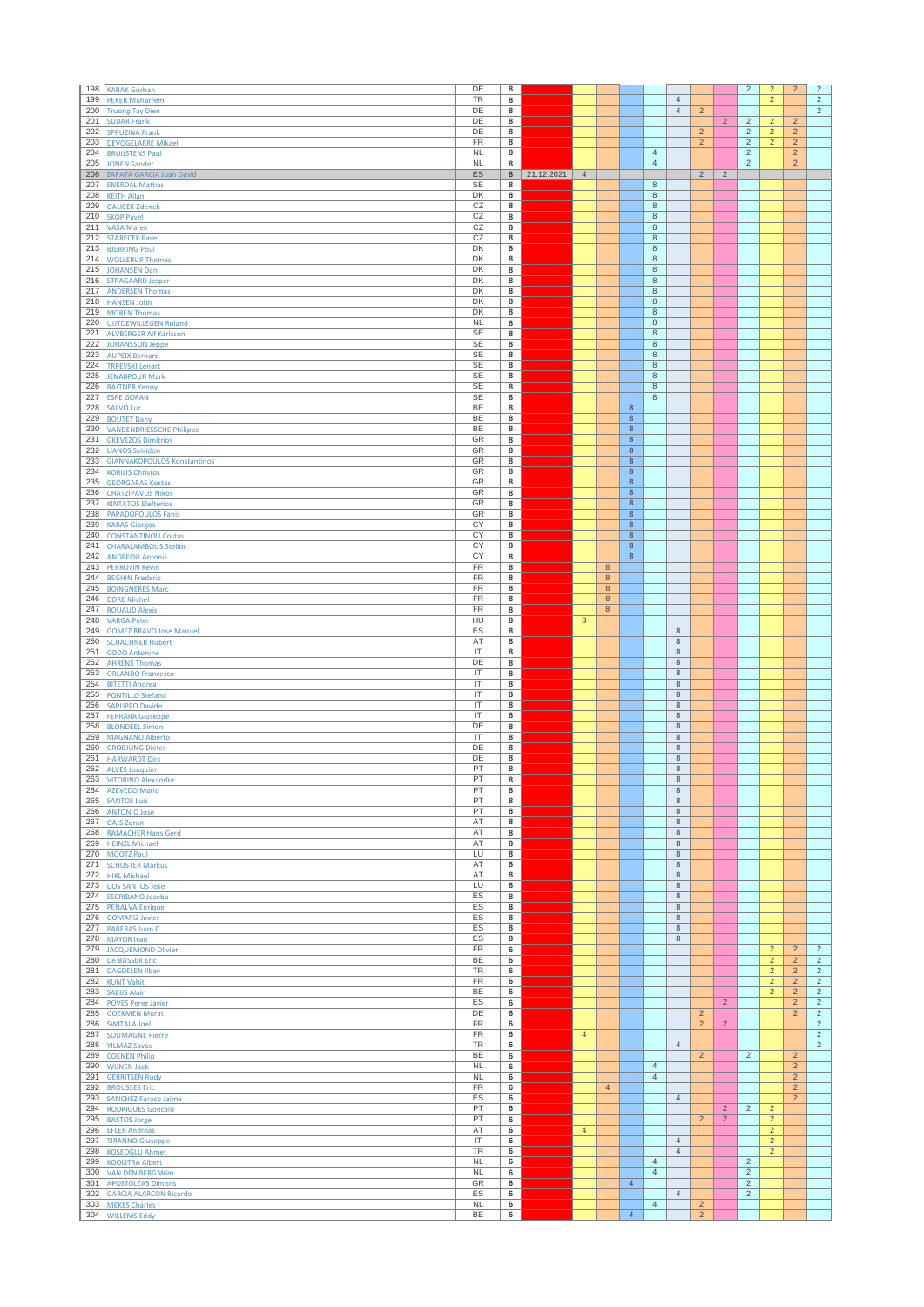| 305        | <b>MIATTON Kenny</b>                                    | BE                                      | 6                                         |                                  |                                  | $\overline{4}$                   |                                  |                                  | $\overline{2}$                   |                                  |                                  |                              |                                  |                                  |
|------------|---------------------------------------------------------|-----------------------------------------|-------------------------------------------|----------------------------------|----------------------------------|----------------------------------|----------------------------------|----------------------------------|----------------------------------|----------------------------------|----------------------------------|------------------------------|----------------------------------|----------------------------------|
| 306        | <b>DE BONDT Andy</b>                                    | <b>BE</b>                               | 6                                         |                                  |                                  | $\overline{4}$                   |                                  |                                  | $\overline{2}$                   |                                  |                                  |                              |                                  |                                  |
| 307        | <b>JANSSEN Marco</b>                                    | BE<br>BE                                | 6                                         |                                  |                                  | $\overline{4}$<br>$\overline{4}$ |                                  |                                  | $\overline{c}$                   |                                  |                                  |                              |                                  |                                  |
| 308<br>309 | <b>CELEN Marc</b><br><b>LEYS Bart</b>                   | <b>BE</b>                               | 6<br>6                                    |                                  |                                  | $\overline{4}$                   |                                  |                                  | $\overline{c}$<br>$\overline{2}$ |                                  |                                  |                              |                                  |                                  |
| 310        | <b>MENHEER Leslie</b>                                   | <b>BE</b>                               | 6                                         |                                  |                                  | $\overline{4}$                   |                                  |                                  | $\overline{2}$                   |                                  |                                  |                              |                                  |                                  |
| 311        | <b>CORDARO Agostino</b>                                 | IT                                      | 6                                         |                                  |                                  |                                  |                                  | $\overline{4}$                   | $\overline{c}$                   |                                  |                                  |                              |                                  |                                  |
| 312        | PINEDA Juan Jose                                        | ES                                      | 6                                         |                                  |                                  |                                  |                                  | $\overline{4}$                   | $\overline{2}$                   |                                  |                                  |                              |                                  |                                  |
| 313<br>314 | <b>GULTER Hakan</b><br><b>ALTUNTASLAR Hayri</b>         | DE<br>TR                                | $\overline{\mathbf{4}}$<br>4              |                                  |                                  |                                  |                                  |                                  |                                  |                                  |                                  | $\overline{2}$               | $\overline{2}$                   | $\overline{2}$<br>$\overline{2}$ |
| 315        | <b>BEERSMA Jetty</b>                                    | <b>NL</b>                               | $\overline{\mathbf{4}}$                   |                                  |                                  |                                  |                                  |                                  |                                  |                                  |                                  | $\overline{2}$               |                                  | $\overline{2}$                   |
| 316        | <b>BEERSMA Gerritsen</b>                                | <b>NL</b>                               | 4                                         |                                  |                                  |                                  |                                  |                                  |                                  |                                  |                                  | $\sqrt{2}$                   |                                  | $\overline{2}$                   |
| 317        | <b>YAVUZ Tarik</b>                                      | <b>TR</b>                               | $\overline{\mathbf{4}}$                   |                                  |                                  |                                  |                                  |                                  |                                  |                                  |                                  | $\overline{2}$               | $\overline{2}$                   |                                  |
| 318        | <b>RAHMET Muammer</b>                                   | <b>TR</b>                               | 4                                         |                                  |                                  |                                  |                                  |                                  |                                  |                                  |                                  | $\overline{2}$               | $\overline{2}$                   |                                  |
| 319<br>320 | <b>LETEN Christian</b><br><b>BASILE Giovan Battista</b> | BE<br>$\ensuremath{\mathsf{IT}}\xspace$ | 4<br>4                                    |                                  |                                  |                                  |                                  |                                  |                                  |                                  |                                  | $\overline{c}$<br>$\sqrt{2}$ | $\overline{2}$<br>$\overline{2}$ |                                  |
| 321        | <b>DUSON Thierry</b>                                    | BE                                      | $\overline{4}$                            |                                  |                                  |                                  |                                  |                                  |                                  |                                  |                                  | $\overline{2}$               | $\overline{2}$                   |                                  |
| 322        | <b>WILLEMS Peter</b>                                    | <b>BE</b>                               | $\overline{4}$                            |                                  |                                  |                                  |                                  |                                  |                                  |                                  | $\overline{2}$                   |                              | $\overline{2}$                   |                                  |
| 323        | <b>SIBAI Fouad</b>                                      | CZ                                      | 4                                         |                                  |                                  |                                  |                                  |                                  |                                  |                                  | $\overline{2}$                   |                              | $\overline{2}$                   |                                  |
| 324        | <b>KRAUSE Jens</b>                                      | DE                                      | $\overline{4}$                            |                                  |                                  |                                  |                                  |                                  |                                  |                                  | $\overline{2}$                   |                              | $\overline{2}$                   |                                  |
| 325<br>326 | <b>MOHSSEN Hamed</b><br><b>MEVISSEN Edmund</b>          | DE<br>DE                                | 4<br>4                                    |                                  |                                  |                                  |                                  |                                  |                                  | $\overline{2}$<br>$\overline{2}$ |                                  |                              | $\overline{2}$<br>$\overline{2}$ |                                  |
| 327        | MICHALKOVA Irena                                        | CZ                                      | 4                                         |                                  |                                  |                                  |                                  |                                  | $\sqrt{2}$                       |                                  |                                  |                              | $\overline{2}$                   |                                  |
| 328        | <b>ERNST Dieter</b>                                     | DE                                      | $\overline{4}$                            |                                  |                                  |                                  |                                  |                                  |                                  |                                  | $\overline{2}$                   | $\overline{c}$               |                                  |                                  |
| 329        | <b>JENSEN Nicolai</b>                                   | DK                                      | $\overline{4}$                            |                                  |                                  |                                  |                                  |                                  | $\overline{c}$                   |                                  | $\overline{2}$                   |                              |                                  |                                  |
| 330        | <b>GARONNAT Daniel</b>                                  | FR                                      | 4                                         |                                  |                                  |                                  |                                  |                                  | $\overline{2}$                   |                                  | $\overline{2}$                   |                              |                                  |                                  |
| 331<br>332 | <b>VAN HEES Stef</b><br><b>BASTUNALI Gungor</b>         | BE<br><b>TR</b>                         | $\overline{4}$<br>$\overline{\mathbf{4}}$ |                                  |                                  |                                  |                                  |                                  | $\overline{2}$<br>$\overline{2}$ |                                  | $\overline{2}$<br>$\overline{2}$ |                              |                                  |                                  |
| 333        | <b>MALSERT Philippe</b>                                 | FR                                      | 4                                         |                                  |                                  |                                  |                                  |                                  | $\overline{2}$                   | $\overline{2}$                   |                                  |                              |                                  |                                  |
| 334        | <b>HAGG Per</b>                                         | <b>SE</b>                               | 4                                         |                                  |                                  |                                  | $\overline{4}$                   |                                  |                                  |                                  |                                  |                              |                                  |                                  |
| 335        | <b>KALITA Victor</b>                                    | <b>SE</b>                               | 4                                         |                                  |                                  |                                  | $\overline{4}$                   |                                  |                                  |                                  |                                  |                              |                                  |                                  |
| 336        | <b>NASBOM Orjan</b>                                     | <b>SE</b>                               | 4                                         |                                  |                                  |                                  | $\sqrt{4}$                       |                                  |                                  |                                  |                                  |                              |                                  |                                  |
| 337<br>338 | <b>VAN MANEN Bert</b><br><b>VAN WIJK Wilco</b>          | <b>NL</b><br>NL                         | 4<br>$\overline{4}$                       |                                  |                                  |                                  | $\overline{4}$<br>$\overline{4}$ |                                  |                                  |                                  |                                  |                              |                                  |                                  |
| 339        | <b>BEEMSTERBOER Tom</b>                                 | <b>NL</b>                               | 4                                         |                                  |                                  |                                  | $\overline{4}$                   |                                  |                                  |                                  |                                  |                              |                                  |                                  |
| 340        | <b>BERNDSEN Peter</b>                                   | <b>NL</b>                               | $\overline{\mathbf{4}}$                   |                                  |                                  |                                  | $\overline{4}$                   |                                  |                                  |                                  |                                  |                              |                                  |                                  |
| 341        | <b>HEERKENS Peter</b>                                   | <b>NL</b>                               | $\overline{\mathbf{4}}$                   |                                  |                                  |                                  | $\overline{4}$                   |                                  |                                  |                                  |                                  |                              |                                  |                                  |
| 342        | <b>NIJNATTEN Jeffrey</b>                                | NL                                      | 4                                         |                                  |                                  |                                  | $\overline{4}$                   |                                  |                                  |                                  |                                  |                              |                                  |                                  |
| 343        | <b>VAN BERKEL Marcel</b>                                | NL                                      | 4<br>4                                    |                                  |                                  |                                  | $\sqrt{4}$<br>$\overline{4}$     |                                  |                                  |                                  |                                  |                              |                                  |                                  |
| 344<br>345 | <b>FAHLSTROM Christer</b><br><b>AKESSON Peter</b>       | SE<br><b>SE</b>                         | $\overline{4}$                            |                                  |                                  |                                  | $\overline{4}$                   |                                  |                                  |                                  |                                  |                              |                                  |                                  |
| 346        | <b>PETTERSSON Ingvar</b>                                | <b>SE</b>                               | 4                                         |                                  |                                  |                                  | $\overline{4}$                   |                                  |                                  |                                  |                                  |                              |                                  |                                  |
| 347        | <b>NISSLERT Olle</b>                                    | <b>SE</b>                               | 4                                         |                                  |                                  |                                  | $\overline{4}$                   |                                  |                                  |                                  |                                  |                              |                                  |                                  |
| 348        | <b>JEPPSSON Par</b>                                     | <b>SE</b>                               | 4                                         |                                  |                                  |                                  | $\overline{4}$                   |                                  |                                  |                                  |                                  |                              |                                  |                                  |
| 349        | <b>LJUNG Rikard</b>                                     | <b>SE</b><br><b>SE</b>                  | 4                                         |                                  |                                  |                                  | $\overline{4}$<br>$\overline{4}$ |                                  |                                  |                                  |                                  |                              |                                  |                                  |
| 350<br>351 | <b>LOHMANDER Mats</b><br><b>JUNGHAGEN Sven</b>          | <b>SE</b>                               | 4<br>4                                    |                                  |                                  |                                  | $\overline{4}$                   |                                  |                                  |                                  |                                  |                              |                                  |                                  |
| 352        | <b>LAGEMYR Andreas</b>                                  | <b>SE</b>                               | 4                                         |                                  |                                  |                                  | $\sqrt{4}$                       |                                  |                                  |                                  |                                  |                              |                                  |                                  |
| 353        | <b>MARTINOVS UIdis</b>                                  | <b>SE</b>                               | 4                                         |                                  |                                  |                                  | $\overline{4}$                   |                                  |                                  |                                  |                                  |                              |                                  |                                  |
| 354        | <b>MALMBERG Lars Magnus</b>                             | <b>SE</b>                               | 4                                         |                                  |                                  |                                  | $\overline{4}$                   |                                  |                                  |                                  |                                  |                              |                                  |                                  |
| 355        | <b>EDSTROM Jorgen</b>                                   | <b>SE</b>                               | 4                                         |                                  |                                  |                                  | $\overline{4}$                   |                                  |                                  |                                  |                                  |                              |                                  |                                  |
| 356<br>357 | <b>WUYTS Danny</b><br><b>RAVESTYN Martin</b>            | BE<br><b>BE</b>                         | $\overline{\mathbf{4}}$<br>4              |                                  |                                  | $\overline{4}$<br>$\overline{4}$ |                                  |                                  |                                  |                                  |                                  |                              |                                  |                                  |
| 358        | <b>KESTELOOT Patrick</b>                                | <b>BE</b>                               | 4                                         |                                  |                                  | $\overline{4}$                   |                                  |                                  |                                  |                                  |                                  |                              |                                  |                                  |
| 359        | <b>DANIELS Ronald</b>                                   | BE                                      | 4                                         |                                  |                                  | $\overline{4}$                   |                                  |                                  |                                  |                                  |                                  |                              |                                  |                                  |
| 360        | <b>MONNISSEN Mathy</b>                                  | BE                                      | 4                                         |                                  |                                  | $\overline{4}$                   |                                  |                                  |                                  |                                  |                                  |                              |                                  |                                  |
| 361<br>362 | <b>DHONT Steven</b>                                     | <b>BE</b><br>BE                         | $\overline{4}$                            |                                  |                                  | $\overline{4}$<br>$\overline{4}$ |                                  |                                  |                                  |                                  |                                  |                              |                                  |                                  |
| 363        | <b>CLAUS PASCAL</b><br><b>PARAPONIARIS Kostas</b>       | GR                                      | 4<br>$\overline{4}$                       |                                  |                                  | $\sqrt{4}$                       |                                  |                                  |                                  |                                  |                                  |                              |                                  |                                  |
| 364        | <b>KANETIS Vassilis</b>                                 | GR                                      | 4                                         |                                  |                                  | $\overline{4}$                   |                                  |                                  |                                  |                                  |                                  |                              |                                  |                                  |
| 365        | <b>STERGIOU George</b>                                  | GR                                      | $\overline{4}$                            |                                  |                                  | $\overline{4}$                   |                                  |                                  |                                  |                                  |                                  |                              |                                  |                                  |
| 366        | <b>ANAGNOSTOPOULOS George</b>                           | GR                                      | $\overline{4}$                            |                                  |                                  | $\overline{4}$                   |                                  |                                  |                                  |                                  |                                  |                              |                                  |                                  |
| 367<br>368 | <b>PAPAGEORGIOU Christos</b>                            | GR<br>GR                                | 4<br>4                                    |                                  |                                  | $\overline{4}$<br>$\overline{4}$ |                                  |                                  |                                  |                                  |                                  |                              |                                  |                                  |
| 369        | <b>RAMMOS Elias</b><br><b>KOUFOS George</b>             | GR                                      | 4                                         |                                  |                                  | $\overline{4}$                   |                                  |                                  |                                  |                                  |                                  |                              |                                  |                                  |
| 370        | <b>MOUTSOS Dimitris</b>                                 | GR                                      | $\overline{4}$                            |                                  |                                  | $\overline{4}$                   |                                  |                                  |                                  |                                  |                                  |                              |                                  |                                  |
|            | 371 THLIVEROS George                                    | GR                                      | 4                                         |                                  |                                  | $\overline{4}$                   |                                  |                                  |                                  |                                  |                                  |                              |                                  |                                  |
| 372        | <b>KAMILAKIS Stefanos</b>                               | GR                                      | $\overline{4}$                            |                                  |                                  | $\overline{4}$                   |                                  |                                  |                                  |                                  |                                  |                              |                                  |                                  |
|            | 373 BARTSOKAS Konstantinos<br>374 MARANIS George        | GR<br>GR                                | $\overline{4}$<br>$\overline{4}$          |                                  |                                  | $\overline{4}$<br>$\overline{4}$ |                                  |                                  |                                  |                                  |                                  |                              |                                  |                                  |
| 375        | <b>METOS Charis</b>                                     | GR                                      | 4                                         |                                  |                                  | $\overline{4}$                   |                                  |                                  |                                  |                                  |                                  |                              |                                  |                                  |
|            | 376 MAVRAGANIS Kostas                                   | GR                                      | 4                                         |                                  |                                  | $\overline{4}$                   |                                  |                                  |                                  |                                  |                                  |                              |                                  |                                  |
|            | 377 PAPAGEORGIOU George                                 | GR                                      | $\overline{4}$                            |                                  |                                  | $\overline{4}$                   |                                  |                                  |                                  |                                  |                                  |                              |                                  |                                  |
| 378        | <b>KREMER LECLAIRE Eric</b>                             | FR                                      | 4                                         |                                  | $\overline{4}$                   |                                  |                                  |                                  |                                  |                                  |                                  |                              |                                  |                                  |
| 379<br>380 | <b>VILLIERS Bernard</b><br><b>LACAZE Pierre Jean</b>    | FR<br><b>FR</b>                         | $\overline{4}$<br>4                       |                                  | $\overline{4}$<br>$\overline{4}$ |                                  |                                  |                                  |                                  |                                  |                                  |                              |                                  |                                  |
| 381        | <b>PUIGVERT Fabrice</b>                                 | FR                                      | 4                                         |                                  | $\overline{4}$                   |                                  |                                  |                                  |                                  |                                  |                                  |                              |                                  |                                  |
| 382        | <b>BITALIS Richard</b>                                  | FR                                      | 4                                         |                                  | $\overline{4}$                   |                                  |                                  |                                  |                                  |                                  |                                  |                              |                                  |                                  |
| 383        | <b>VIDEAU Bruno</b>                                     | <b>FR</b>                               | 4                                         |                                  | $\overline{4}$                   |                                  |                                  |                                  |                                  |                                  |                                  |                              |                                  |                                  |
| 384<br>385 | <b>ECHEVERRY MARIN</b>                                  | FR<br>FR                                | 4<br>4                                    |                                  | $\overline{4}$<br>$\overline{4}$ |                                  |                                  |                                  |                                  |                                  |                                  |                              |                                  |                                  |
| 386        | <b>ESPADA Thibaut</b><br><b>MELNYTSCHENKO Cedric</b>    | FR                                      | $\overline{4}$                            |                                  | $\overline{4}$                   |                                  |                                  |                                  |                                  |                                  |                                  |                              |                                  |                                  |
| 387        | <b>BUYLE Stany</b>                                      | FR                                      | 4                                         |                                  | $\overline{4}$                   |                                  |                                  |                                  |                                  |                                  |                                  |                              |                                  |                                  |
| 388        | <b>CONNESSON Francis</b>                                | FR                                      | $\overline{4}$                            |                                  | $\overline{4}$                   |                                  |                                  |                                  |                                  |                                  |                                  |                              |                                  |                                  |
| 389        | <b>AMILCAR Jorge</b>                                    | FR                                      | $\overline{4}$                            |                                  | $\overline{4}$                   |                                  |                                  |                                  |                                  |                                  |                                  |                              |                                  |                                  |
| 390<br>391 | <b>LOHMANDER Bjorn</b>                                  | <b>SE</b><br>FI                         | 4<br>4                                    | $\overline{4}$<br>$\overline{4}$ |                                  |                                  |                                  |                                  |                                  |                                  |                                  |                              |                                  |                                  |
| 392        | <b>FIGUEROA Paul</b><br><b>SOLHAGEN Sauli</b>           | FI                                      | 4                                         | $\overline{4}$                   |                                  |                                  |                                  |                                  |                                  |                                  |                                  |                              |                                  |                                  |
| 393        | <b>VIRTANEN Jyri</b>                                    | F1                                      | $\overline{4}$                            | $\overline{4}$                   |                                  |                                  |                                  |                                  |                                  |                                  |                                  |                              |                                  |                                  |
| 394        | <b>SORO Slobodan</b>                                    | HR                                      | 4                                         | $\overline{4}$                   |                                  |                                  |                                  |                                  |                                  |                                  |                                  |                              |                                  |                                  |
| 395        | <b>HAUGE Espen</b>                                      | <b>NO</b>                               | 4                                         | $\overline{4}$                   |                                  |                                  |                                  |                                  |                                  |                                  |                                  |                              |                                  |                                  |
| 396<br>397 | <b>IBRAIMOV Ali</b>                                     | DE<br><b>TR</b>                         | $\overline{4}$<br>$\overline{4}$          |                                  |                                  |                                  |                                  | $\overline{4}$<br>$\overline{4}$ |                                  |                                  |                                  |                              |                                  |                                  |
| 398        | <b>BASEGMEZ Emrullah</b><br><b>LEGAZPI Adrian</b>       | ES                                      | 4                                         |                                  |                                  |                                  |                                  | $\overline{4}$                   |                                  |                                  |                                  |                              |                                  |                                  |
| 399        | <b>UNGUETTI Francisco</b>                               | ES                                      | $\overline{4}$                            |                                  |                                  |                                  |                                  | $\overline{4}$                   |                                  |                                  |                                  |                              |                                  |                                  |
| 400        | <b>DIAZ Javier</b>                                      | ES                                      | 4                                         |                                  |                                  |                                  |                                  | $\overline{4}$                   |                                  |                                  |                                  |                              |                                  |                                  |
| 401        | <b>ANDALUZ BLAZQUEZ Valentin</b>                        | ES                                      | 4                                         |                                  |                                  |                                  |                                  | $\overline{4}$                   |                                  |                                  |                                  |                              |                                  |                                  |
| 402<br>403 | RODRIGUEZ Francisco J                                   | ES                                      | $\overline{4}$<br>4                       |                                  |                                  |                                  |                                  | $\overline{4}$<br>$\overline{4}$ |                                  |                                  |                                  |                              |                                  |                                  |
| 404        | <b>PASCUAL Jose Luis</b><br><b>RALIS Gerhard</b>        | ES<br>AT                                | $\overline{\mathbf{4}}$                   |                                  |                                  |                                  |                                  | $\overline{4}$                   |                                  |                                  |                                  |                              |                                  |                                  |
|            | 405 PROSKE Werner                                       | AT                                      | $\overline{4}$                            |                                  |                                  |                                  |                                  | $\overline{4}$                   |                                  |                                  |                                  |                              |                                  |                                  |
|            | 406 NEBUDA Alfred                                       | AT                                      | 4                                         |                                  |                                  |                                  |                                  | $\overline{4}$                   |                                  |                                  |                                  |                              |                                  |                                  |
| 407        | <b>HABERMANN Heimo</b>                                  | AT                                      | 4                                         |                                  |                                  |                                  |                                  | $\sqrt{4}$                       |                                  |                                  |                                  |                              |                                  |                                  |
| 408<br>409 | <b>LECHNER Gerd</b><br><b>HUBER Walter</b>              | AT<br>AT                                | 4<br>$\overline{4}$                       |                                  |                                  |                                  |                                  | $\overline{4}$<br>$\overline{4}$ |                                  |                                  |                                  |                              |                                  |                                  |
| 410        | <b>OZDEMIR Fadil</b>                                    | <b>TR</b>                               | $\overline{4}$                            |                                  |                                  |                                  |                                  | $\overline{4}$                   |                                  |                                  |                                  |                              |                                  |                                  |
|            | 411   INCEKARA Hakan                                    | TR                                      | $\overline{4}$                            |                                  |                                  |                                  |                                  | $\overline{4}$                   |                                  |                                  |                                  |                              |                                  |                                  |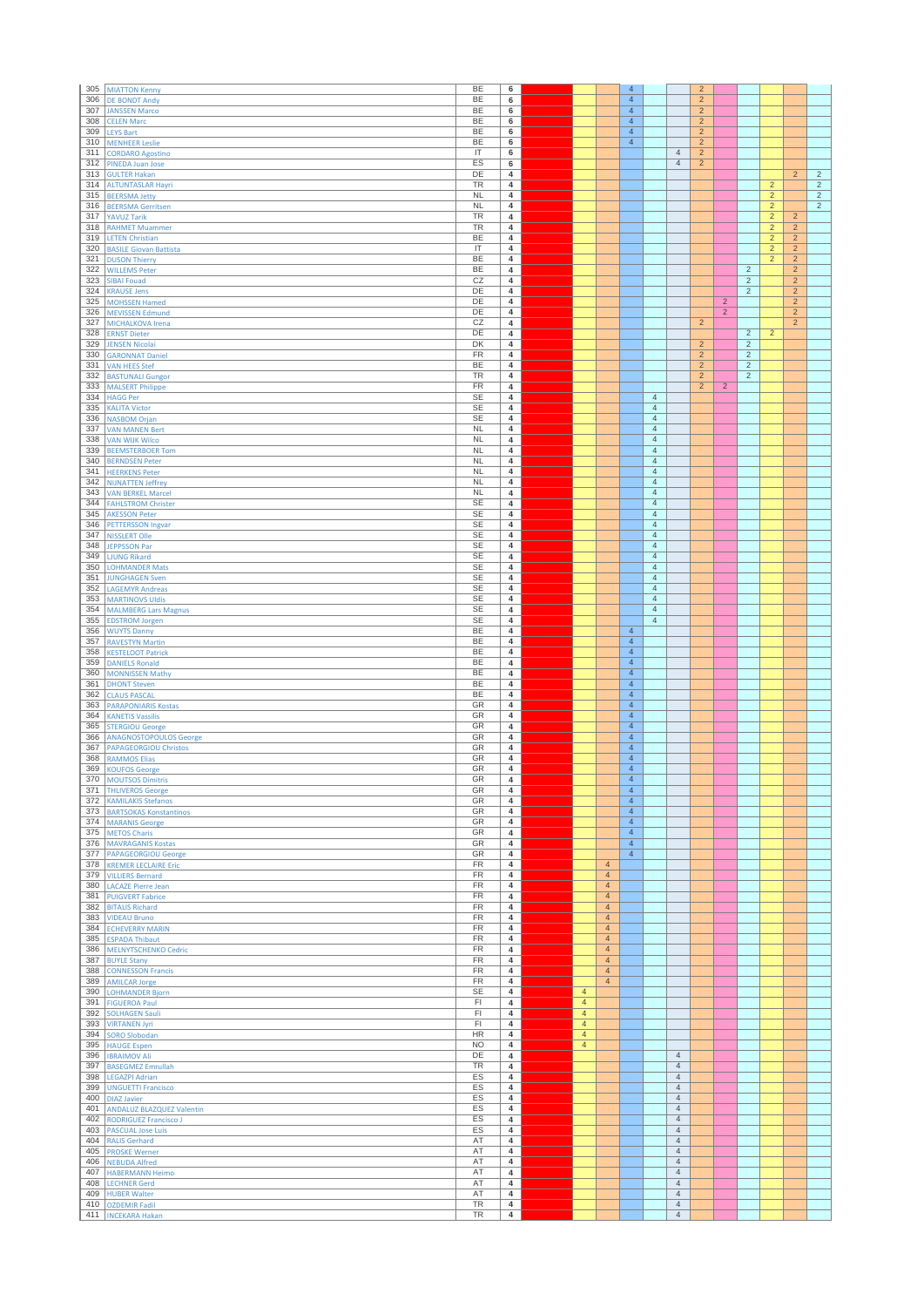| 412        | <b>AKSOY Mehmet</b>                                     | TR                                      | 4                                         |  |  | $\overline{4}$                   |                                  |                                  |                                  |                                  |                                  |                                  |
|------------|---------------------------------------------------------|-----------------------------------------|-------------------------------------------|--|--|----------------------------------|----------------------------------|----------------------------------|----------------------------------|----------------------------------|----------------------------------|----------------------------------|
| 413        | <b>GIACALONE Domenico</b>                               | IT                                      | $\overline{4}$                            |  |  | $\overline{4}$                   |                                  |                                  |                                  |                                  |                                  |                                  |
| 414        | <b>MAGNANO Giuseppe</b>                                 | $\overline{\mathsf{I}}$                 | $\overline{\mathbf{4}}$                   |  |  | $\overline{4}$                   |                                  |                                  |                                  |                                  |                                  |                                  |
| 415        | <b>MATERA Michele</b>                                   | IT                                      | $\overline{\mathbf{4}}$                   |  |  | $\overline{4}$                   |                                  |                                  |                                  |                                  |                                  |                                  |
| 416        | <b>VATTOVANI Pierpaolo</b>                              | IT                                      | $\overline{4}$                            |  |  | $\overline{4}$                   |                                  |                                  |                                  |                                  |                                  |                                  |
| 417        | <b>NANIA Vincenzo</b>                                   | ΙΤ                                      | $\overline{\mathbf{4}}$                   |  |  | $\overline{4}$                   |                                  |                                  |                                  |                                  |                                  |                                  |
| 418<br>419 | DI FILIPPO Alessandro                                   | IT<br>IT                                | 4<br>$\overline{\mathbf{4}}$              |  |  | $\overline{4}$<br>$\sqrt{4}$     |                                  |                                  |                                  |                                  |                                  |                                  |
| 420        | <b>CRISCINO Emanuele</b><br><b>VISPO Salvatore</b>      | IT                                      | 4                                         |  |  | $\overline{4}$                   |                                  |                                  |                                  |                                  |                                  |                                  |
| 421        | <b>GAIOTTI Fabio</b>                                    | $\overline{\mathsf{I}}$                 | $\overline{4}$                            |  |  | $\overline{4}$                   |                                  |                                  |                                  |                                  |                                  |                                  |
| 422        | DI TACCHIO Michele                                      | IT                                      | $\overline{\mathbf{4}}$                   |  |  | $\overline{4}$                   |                                  |                                  |                                  |                                  |                                  |                                  |
| 423        | <b>BUZZANGA Biagio</b>                                  | IT                                      | $\overline{\mathbf{4}}$                   |  |  | $\overline{4}$                   |                                  |                                  |                                  |                                  |                                  |                                  |
| 424        | <b>RUSSINO Guglielmo</b>                                | ΙΤ                                      | $\overline{4}$                            |  |  | $\overline{4}$                   |                                  |                                  |                                  |                                  |                                  |                                  |
| 425        | <b>ROTH Heiko</b>                                       | DE                                      | 4                                         |  |  | 4                                |                                  |                                  |                                  |                                  |                                  |                                  |
| 426        | PALIZZOLO Andrea                                        | IT                                      | $\overline{\mathbf{4}}$<br>$\overline{4}$ |  |  | $\sqrt{4}$                       |                                  |                                  |                                  |                                  |                                  |                                  |
| 427<br>428 | MUTAVDZIC Miroslav<br><b>UNDORF Jorg</b>                | IT<br>DE                                | $\overline{4}$                            |  |  | $\overline{4}$<br>$\overline{4}$ |                                  |                                  |                                  |                                  |                                  |                                  |
| 429        | <b>OZCAN Yilmaz</b>                                     | TR                                      | $\overline{\mathbf{4}}$                   |  |  | $\overline{4}$                   |                                  |                                  |                                  |                                  |                                  |                                  |
| 430        | <b>YILMAZ Vedat</b>                                     | TR                                      | $\overline{4}$                            |  |  | $\overline{4}$                   |                                  |                                  |                                  |                                  |                                  |                                  |
| 431        | <b>BAKIRCI Yusuf</b>                                    | <b>TR</b>                               | $\overline{\mathbf{4}}$                   |  |  | $\overline{4}$                   |                                  |                                  |                                  |                                  |                                  |                                  |
| 432        | <b>INCEIS Cetin</b>                                     | TR                                      | 4                                         |  |  | 4                                |                                  |                                  |                                  |                                  |                                  |                                  |
| 433        | <b>ER Taskin</b>                                        | TR                                      | $\overline{\mathbf{4}}$                   |  |  | $\overline{4}$                   |                                  |                                  |                                  |                                  |                                  |                                  |
| 434        | <b>ALP Tahir</b>                                        | <b>TR</b>                               | $\overline{4}$                            |  |  | $\overline{4}$                   |                                  |                                  |                                  |                                  |                                  |                                  |
| 435        | <b>KARA Ahmet</b>                                       | TR                                      | $\overline{4}$                            |  |  | $\overline{4}$                   |                                  |                                  |                                  |                                  |                                  |                                  |
| 436<br>437 | <b>BLAZINA Heimo</b>                                    | AT<br>ES                                | $\overline{\mathbf{4}}$<br>$\overline{4}$ |  |  | $\overline{4}$<br>$\overline{4}$ |                                  |                                  |                                  |                                  |                                  |                                  |
| 438        | <b>CARRASCO Jose Antonio</b><br><b>ORTIZ Jose</b>       | ES                                      | $\overline{\mathbf{4}}$                   |  |  | $\overline{4}$                   |                                  |                                  |                                  |                                  |                                  |                                  |
| 439        | <b>GONZALEZ Manuel</b>                                  | ES                                      | 4                                         |  |  | 4                                |                                  |                                  |                                  |                                  |                                  |                                  |
| 440        | <b>JIMENEZ Jesus</b>                                    | ES                                      | $\overline{\mathbf{4}}$                   |  |  | $\overline{4}$                   |                                  |                                  |                                  |                                  |                                  |                                  |
| 441        | <b>CASTANO Sebastian</b>                                | ES                                      | $\overline{4}$                            |  |  | $\overline{4}$                   |                                  |                                  |                                  |                                  |                                  |                                  |
| 442        | <b>CELIK Murat</b>                                      | TR                                      | $\overline{2}$                            |  |  | 8                                | $-4$                             | $-4$                             |                                  |                                  |                                  | $\overline{c}$                   |
| 443        | <b>GUNES Olcay</b>                                      | DE                                      | $\overline{2}$                            |  |  |                                  |                                  |                                  |                                  |                                  |                                  | $\sqrt{2}$                       |
| 444        | <b>SIEGBURG Stefan</b>                                  | DE                                      | $\overline{2}$                            |  |  |                                  |                                  |                                  |                                  |                                  |                                  | $\overline{2}$                   |
| 445        | <b>KAPUSIZ Ufuk</b>                                     | <b>TR</b><br>FR                         | $\overline{2}$                            |  |  |                                  |                                  |                                  |                                  |                                  |                                  | $\overline{2}$<br>$\overline{2}$ |
| 446<br>447 | <b>PINARD Patrice</b><br><b>BAYRAMOGLU Temel Kaptan</b> | TR                                      | $\overline{2}$<br>$\overline{2}$          |  |  |                                  |                                  |                                  |                                  |                                  |                                  | $\sqrt{2}$                       |
| 448        | <b>KALKIN Salih Kemal</b>                               | TR                                      | $\overline{2}$                            |  |  |                                  |                                  |                                  |                                  |                                  |                                  | $\overline{2}$                   |
| 449        | <b>VAN DAALEN Herman</b>                                | <b>NL</b>                               | $\overline{2}$                            |  |  |                                  |                                  |                                  |                                  |                                  |                                  | $\overline{2}$                   |
| 450        | <b>KARAHANCER Erol</b>                                  | TR                                      | $\overline{2}$                            |  |  |                                  |                                  |                                  |                                  |                                  |                                  | $\sqrt{2}$                       |
| 451        | <b>HASHAS Burak</b>                                     | TR                                      | $\overline{\mathbf{2}}$                   |  |  |                                  |                                  |                                  |                                  |                                  |                                  | $\overline{2}$                   |
| 452        | <b>CEPECI Serkan</b>                                    | TR                                      | $\overline{2}$                            |  |  |                                  |                                  |                                  |                                  |                                  |                                  | $\overline{2}$                   |
| 453        | <b>GONCUOGLU Berkutay</b>                               | DE                                      | $\overline{2}$                            |  |  |                                  |                                  |                                  |                                  |                                  |                                  | $\overline{2}$                   |
| 454        | <b>LE HOANG Kim</b>                                     | VN                                      | $\overline{\mathbf{2}}$                   |  |  |                                  |                                  |                                  |                                  |                                  | $\overline{2}$                   |                                  |
| 455<br>456 | <b>JANSSEN Wil</b>                                      | <b>NL</b><br>DE                         | $\overline{2}$                            |  |  |                                  |                                  |                                  |                                  |                                  | $\overline{2}$<br>$\overline{2}$ |                                  |
| 457        | <b>DURDU Ramazan</b><br><b>VANT ZELFDEN Joris</b>       | <b>NL</b>                               | $\overline{2}$<br>$\overline{2}$          |  |  |                                  |                                  |                                  |                                  |                                  | $\overline{2}$                   |                                  |
| 458        | <b>GEYIK Cem Cemal</b>                                  | TR                                      | $\overline{2}$                            |  |  |                                  |                                  |                                  |                                  |                                  | $\sqrt{2}$                       |                                  |
| 459        | <b>DE VRIES Menno</b>                                   | <b>NL</b>                               | $\overline{2}$                            |  |  |                                  |                                  |                                  |                                  |                                  | $\overline{2}$                   |                                  |
| 460        | <b>DURWAEL Mik</b>                                      | BE                                      | $\overline{2}$                            |  |  |                                  |                                  |                                  |                                  |                                  | $\overline{2}$                   |                                  |
| 461        | <b>DUDINK Nick</b>                                      | <b>NL</b>                               | $\overline{2}$                            |  |  |                                  |                                  |                                  |                                  |                                  | $\overline{2}$                   |                                  |
| 462        | <b>KAVAK Abdulkadir</b>                                 | DE                                      | $\overline{2}$                            |  |  |                                  |                                  |                                  |                                  |                                  | $\overline{2}$                   |                                  |
| 463        | <b>KEFELI Luetfi</b>                                    | DE                                      | $\overline{2}$                            |  |  |                                  |                                  |                                  |                                  |                                  | $\overline{2}$                   |                                  |
| 464        | <b>AHR Christian</b>                                    | DE<br>$\overline{\mathsf{I}\mathsf{T}}$ | $\overline{2}$                            |  |  |                                  |                                  |                                  |                                  |                                  | $\overline{2}$<br>$\overline{2}$ |                                  |
| 465<br>466 | <b>SANTI Midiri</b>                                     | <b>TR</b>                               | $\overline{2}$<br>$\overline{2}$          |  |  |                                  |                                  |                                  |                                  | $\overline{2}$                   |                                  |                                  |
| 467        | <b>SENEL Furkan</b><br><b>JENSEN Allan</b>              | DK                                      | $\overline{2}$                            |  |  |                                  |                                  |                                  |                                  | $\sqrt{2}$                       |                                  |                                  |
| 468        | <b>JETTEN Karina</b>                                    | <b>NL</b>                               | $\overline{2}$                            |  |  |                                  |                                  |                                  |                                  | $\overline{2}$                   |                                  |                                  |
| 469        | <b>KULAK Adem</b>                                       | <b>TR</b>                               | $\overline{2}$                            |  |  |                                  |                                  |                                  |                                  | $\overline{2}$                   |                                  |                                  |
| 470        | <b>BOLSU Mehmet</b>                                     | <b>TR</b>                               | $\overline{2}$                            |  |  |                                  |                                  |                                  |                                  | $\overline{2}$                   |                                  |                                  |
| 471        | <b>OZKAYA Cem</b>                                       | TR                                      | $\overline{2}$                            |  |  |                                  |                                  |                                  |                                  | $\overline{2}$                   |                                  |                                  |
| 472        | <b>UZ Mehmet</b>                                        | TR                                      | $\overline{2}$                            |  |  |                                  |                                  |                                  |                                  | $\overline{2}$                   |                                  |                                  |
| 473        | <b>RUTTEN Stephan</b>                                   | <b>NL</b>                               | $\overline{2}$                            |  |  |                                  |                                  |                                  |                                  | $\overline{2}$                   |                                  |                                  |
| 474<br>475 | <b>BULUT Recep</b>                                      | TR<br>TR                                | $\overline{2}$<br>$\overline{2}$          |  |  |                                  |                                  |                                  |                                  | $\overline{c}$<br>$\overline{2}$ |                                  |                                  |
| 476        | <b>TUYLUOGLU Memis</b><br><b>SKIBBE Michael</b>         | DE                                      | $\overline{2}$                            |  |  |                                  |                                  |                                  |                                  | $\overline{2}$                   |                                  |                                  |
|            | 477 RUTTEN Torsten                                      | DE                                      | 2                                         |  |  |                                  |                                  |                                  |                                  | z                                |                                  |                                  |
|            | 478   MORTENSEN Lukas                                   | DK                                      | $\overline{2}$                            |  |  |                                  |                                  |                                  |                                  | $\overline{2}$                   |                                  |                                  |
| 479        | <b>GULSEREN</b> Muharrem                                | DE                                      | $\overline{2}$                            |  |  |                                  |                                  |                                  |                                  | $\overline{2}$                   |                                  |                                  |
|            | 480 MERCADER Mario                                      | ES                                      | $\overline{2}$                            |  |  |                                  |                                  |                                  | $\overline{2}$                   |                                  |                                  |                                  |
| 481        | <b>DURIEZ Nathan</b><br>482 ROESTEL Hans Joachim        | FR<br>DE                                | $\overline{2}$<br>$\overline{2}$          |  |  |                                  |                                  |                                  | $\overline{2}$<br>$\overline{2}$ |                                  |                                  |                                  |
|            | 483 GROOT Raymon                                        | NL                                      | $\overline{2}$                            |  |  |                                  |                                  |                                  | $\overline{2}$                   |                                  |                                  |                                  |
|            | 484 GUVENMEZ Akif                                       | TR                                      | $\overline{2}$                            |  |  |                                  |                                  |                                  | $\overline{2}$                   |                                  |                                  |                                  |
| 485        | Grimon Johan                                            | <b>BE</b>                               | $\overline{2}$                            |  |  |                                  |                                  |                                  | $\overline{2}$                   |                                  |                                  |                                  |
| 486        | <b>HABERZETTL Frank</b>                                 | DE                                      | $\overline{2}$                            |  |  |                                  |                                  |                                  | $\overline{2}$                   |                                  |                                  |                                  |
| 487        | <b>DURIEZ Tangui</b>                                    | FR                                      | $\overline{2}$                            |  |  |                                  |                                  |                                  | $\overline{2}$                   |                                  |                                  |                                  |
| 488        | <b>STROET Wim</b>                                       | NL                                      | $\overline{2}$                            |  |  |                                  |                                  |                                  | $\overline{2}$                   |                                  |                                  |                                  |
| 489        | <b>ROETEN Bradley</b>                                   | NL                                      | $\overline{2}$                            |  |  |                                  |                                  |                                  | $\overline{2}$                   |                                  |                                  |                                  |
| 490<br>491 | <b>LILLESTOL Kjell</b><br><b>GEYIK Cem Cemal</b>        | NO<br>TR                                | $\overline{2}$<br>$\overline{2}$          |  |  |                                  |                                  |                                  | $\overline{2}$<br>$\overline{2}$ |                                  |                                  |                                  |
| 492        | <b>COSTA Jorge</b>                                      | PT                                      | $\overline{2}$                            |  |  |                                  |                                  | $\overline{2}$                   |                                  |                                  |                                  |                                  |
| 493        | <b>MEUSEN Wilco</b>                                     | <b>NL</b>                               | $\overline{2}$                            |  |  |                                  |                                  | $\overline{2}$                   |                                  |                                  |                                  |                                  |
| 494        | <b>RIQUART Enzo</b>                                     | FR                                      | $\overline{2}$                            |  |  |                                  |                                  | $\overline{2}$                   |                                  |                                  |                                  |                                  |
| 495        | <b>GUNDOGDU Bahattin</b>                                | TR                                      | $\overline{2}$                            |  |  |                                  |                                  | $\overline{2}$                   |                                  |                                  |                                  |                                  |
| 496        | <b>GOMES Vasco</b>                                      | PT                                      | $\overline{2}$                            |  |  |                                  |                                  | $\overline{2}$                   |                                  |                                  |                                  |                                  |
| 497        | <b>MAIA Fernando</b>                                    | PT                                      | $\overline{2}$                            |  |  |                                  |                                  | $\overline{2}$                   |                                  |                                  |                                  |                                  |
| 499        | 498 BOTE Juan Bouterin                                  | ES<br>DK                                | $\overline{2}$<br>$\overline{2}$          |  |  |                                  |                                  | $\overline{2}$<br>$\overline{2}$ |                                  |                                  |                                  |                                  |
| 500        | PALLUDAN MAGNUSSEN Tommy<br><b>BARCA Jose Ignacio</b>   | ES                                      | $\overline{2}$                            |  |  |                                  |                                  | $\overline{2}$                   |                                  |                                  |                                  |                                  |
| 501        | <b>SANTOS OLIVEIRA Manuel</b>                           | PT                                      | $\overline{2}$                            |  |  |                                  |                                  | $\overline{2}$                   |                                  |                                  |                                  |                                  |
| 502        |                                                         | PT                                      | $\overline{2}$                            |  |  |                                  |                                  | $\overline{2}$                   |                                  |                                  |                                  |                                  |
|            | <b>COSTA Hugo</b>                                       |                                         | $\overline{2}$                            |  |  |                                  |                                  |                                  |                                  |                                  |                                  |                                  |
| 503        | <b>SCHRAMM Tobias</b>                                   | DE                                      |                                           |  |  |                                  |                                  | $\overline{2}$                   |                                  |                                  |                                  |                                  |
| 504        | <b>GARCIA CALVO Julian Angel</b>                        | ES                                      | $\overline{2}$                            |  |  |                                  |                                  | $\overline{2}$                   |                                  |                                  |                                  |                                  |
|            | 505 HERNANDEZ Lucas Luis                                | ES                                      | $\overline{2}$                            |  |  |                                  |                                  | $\overline{2}$                   |                                  |                                  |                                  |                                  |
| 506        | <b>SOTO Segura Rafael</b>                               | ES                                      | $\overline{2}$                            |  |  |                                  |                                  | $\overline{2}$                   |                                  |                                  |                                  |                                  |
| 507        | <b>ANTON Cuevas Jesus</b>                               | ES                                      | $\overline{2}$                            |  |  |                                  |                                  | $\overline{2}$                   |                                  |                                  |                                  |                                  |
| 508<br>509 | <b>CLERICO ANA Maria</b>                                | ES<br>NO.                               | $\overline{2}$                            |  |  |                                  |                                  | $\overline{2}$                   |                                  |                                  |                                  |                                  |
| 510        | <b>RIIBER Lars Harald</b>                               | PT                                      | $\overline{2}$<br>$\overline{2}$          |  |  |                                  |                                  | $\overline{2}$<br>$\overline{2}$ |                                  |                                  |                                  |                                  |
|            | <b>HORTA Leonardo</b><br>511   TORRES Joaquim           | PT                                      | $\overline{2}$                            |  |  |                                  |                                  | $\overline{2}$                   |                                  |                                  |                                  |                                  |
|            | 512   TOMAS Fernando                                    | PT                                      | $\overline{2}$                            |  |  |                                  |                                  | $\overline{2}$                   |                                  |                                  |                                  |                                  |
|            | 513 DALLINGA Berry                                      | <b>NL</b>                               | $\overline{2}$                            |  |  |                                  | $\overline{2}$                   |                                  |                                  |                                  |                                  |                                  |
|            | 514 SAVER Koen                                          | BE                                      | $\overline{2}$                            |  |  |                                  | $\overline{c}$                   |                                  |                                  |                                  |                                  |                                  |
| 515        | <b>PICHLER Jurgen</b>                                   | DE                                      | $\overline{2}$                            |  |  |                                  | $\overline{2}$                   |                                  |                                  |                                  |                                  |                                  |
| 516<br>517 | <b>GELLNER Henrik</b><br><b>KOKOLOGIANNIS John</b>      | DK<br>GR                                | $\overline{2}$<br>$\overline{2}$          |  |  |                                  | $\overline{2}$<br>$\overline{2}$ |                                  |                                  |                                  |                                  |                                  |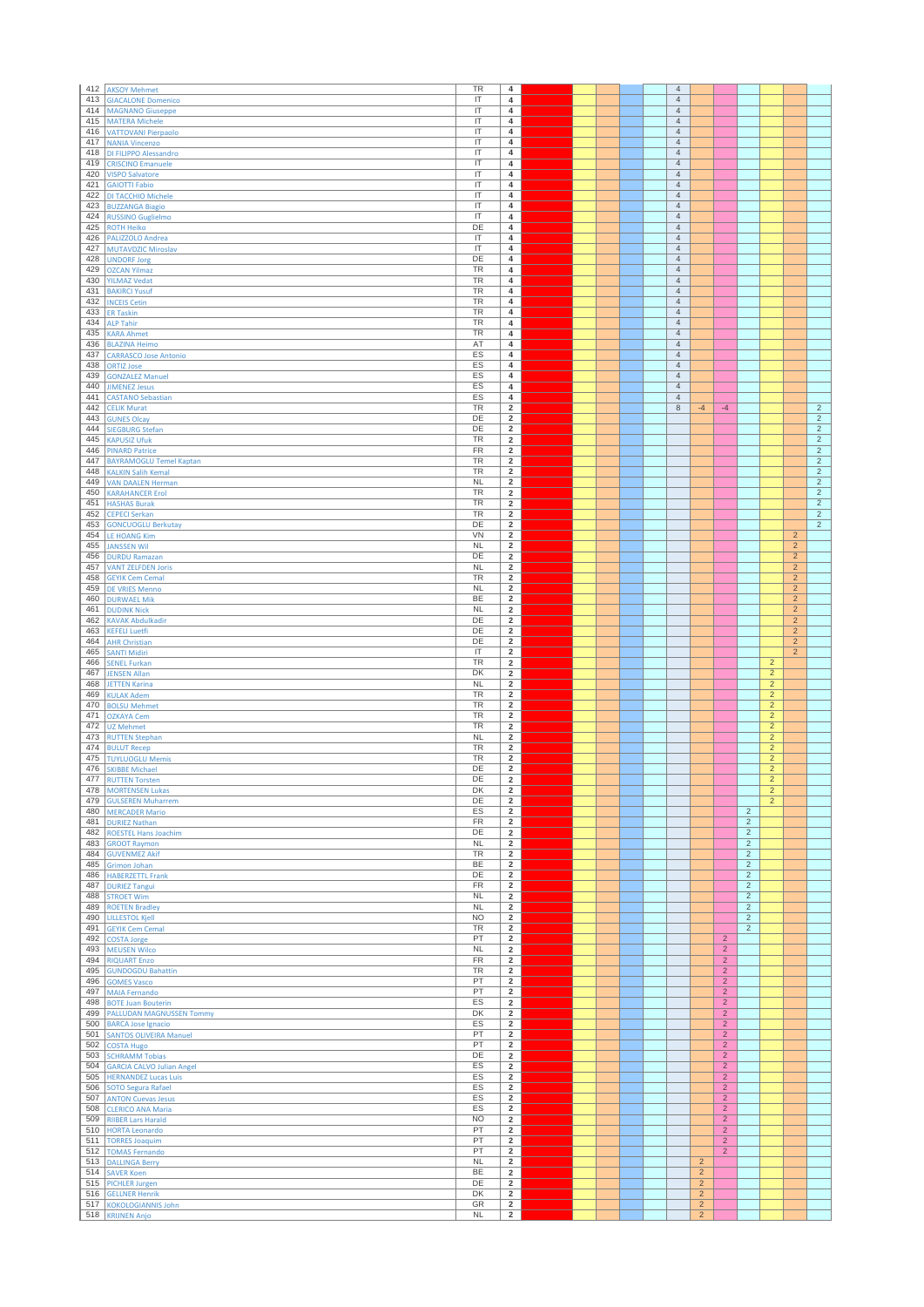| 519        | <b>DRIESSEN Fred</b>                                     | <b>NL</b>               | $\overline{\mathbf{2}}$                |            |                  |  |  | $\overline{2}$         |                |  |                |  |
|------------|----------------------------------------------------------|-------------------------|----------------------------------------|------------|------------------|--|--|------------------------|----------------|--|----------------|--|
| 520        | <b>HOMMERING Frank</b>                                   | <b>NL</b>               | $\overline{2}$                         |            |                  |  |  | $\overline{2}$         |                |  |                |  |
| 521<br>522 | <b>OZDEMIR Bulent</b>                                    | <b>TR</b><br>TR         | $\overline{2}$<br>0                    |            |                  |  |  | $\overline{2}$<br>$-4$ | $\overline{2}$ |  | $\overline{2}$ |  |
| 523        | <b>GUNGOR Savas</b><br><b>YUKSEL Adnan</b>               | <b>TR</b>               | $\pmb{0}$                              | 21.12.2021 |                  |  |  | $\overline{4}$         | $-4$           |  |                |  |
| 524        | DE BRUIJN Jean Paul                                      | <b>NL</b>               | $\pmb{0}$                              |            | $\boldsymbol{8}$ |  |  | $-4$                   | $-4$           |  |                |  |
| 525        | <b>BALOGIANNIS Apostolos</b>                             | GR                      | $\mathbf 0$                            |            |                  |  |  |                        |                |  |                |  |
| 526        | <b>VAN DEN BERGH Patrick</b>                             | BE<br><b>TR</b>         | $\mathbf 0$                            |            |                  |  |  |                        |                |  |                |  |
| 527<br>528 | <b>BULUT Savas</b><br><b>IBRAIMOV Bajram</b>             | DE                      | $\pmb{0}$<br>$\mathbf 0$               | 21.12.2021 |                  |  |  |                        |                |  |                |  |
| 529        | <b>IBRAIMOV Amir</b>                                     | DE                      | 0                                      |            |                  |  |  |                        |                |  |                |  |
| 530        | <b>INAL Ismail</b>                                       | DE                      | $\pmb{0}$                              |            |                  |  |  |                        |                |  |                |  |
| 531<br>532 | <b>URKUT Ilhan</b>                                       | <b>TR</b><br><b>TR</b>  | 0<br>$\mathbf 0$                       |            |                  |  |  |                        |                |  |                |  |
| 533        | <b>OKTORVACI Ugur</b><br><b>KAYA Sarp</b>                | TR                      | $\pmb{0}$                              |            |                  |  |  |                        |                |  |                |  |
| 534        | <b>GUMUS Serdar</b>                                      | TR                      | $\mathbf 0$                            |            |                  |  |  |                        |                |  |                |  |
| 535        | <b>YAVAS Mehmet</b>                                      | TR                      | $\overline{\mathbf{0}}$                |            |                  |  |  |                        |                |  |                |  |
| 536<br>537 | POZO Eugenio<br><b>TALLON Francisco</b>                  | ES<br>ES                | $\pmb{0}$<br>$\pmb{0}$                 |            |                  |  |  |                        |                |  |                |  |
| 538        | <b>KOFOED Per</b>                                        | ES                      | 0                                      |            |                  |  |  |                        |                |  |                |  |
| 539        | <b>SINTAS RODRIGUEZ Alberto</b>                          | ES                      | $\mathbf 0$                            |            |                  |  |  |                        |                |  |                |  |
| 540        | <b>MARTINEZ Sergio</b>                                   | ES                      | $\mathbf 0$                            |            |                  |  |  |                        |                |  |                |  |
| 541<br>542 | <b>BRAVO Adolfo</b><br><b>GABARRI Jose V</b>             | ES<br>ES                | $\mathbf 0$<br>$\overline{\mathbf{0}}$ |            |                  |  |  |                        |                |  |                |  |
| 543        | <b>AVALLONE Luis</b>                                     | ES                      | 0                                      |            |                  |  |  |                        |                |  |                |  |
| 544        | <b>ANSON Andres</b>                                      | ES                      | $\pmb{0}$                              |            |                  |  |  |                        |                |  |                |  |
| 545        | <b>MORALES Marcos</b>                                    | ES                      | 0                                      |            |                  |  |  |                        |                |  |                |  |
| 546<br>547 | <b>ERGUNEY Ali</b><br><b>EDER Dieter</b>                 | AT<br>AT                | $\overline{\mathbf{0}}$<br>$\mathbf 0$ |            |                  |  |  |                        |                |  |                |  |
| 548        | <b>NEBUDA Dominik</b>                                    | AT                      | $\mathbf 0$                            |            |                  |  |  |                        |                |  |                |  |
| 549        | <b>GENC Burhan</b>                                       | <b>TR</b>               | 0                                      |            |                  |  |  |                        |                |  |                |  |
| 550        | <b>CELIK Sabir</b>                                       | <b>TR</b>               | $\mathbf 0$                            |            |                  |  |  |                        |                |  |                |  |
| 551<br>552 | <b>EKINCI Mesut</b><br><b>TAS Soner</b>                  | TR<br><b>TR</b>         | $\pmb{0}$<br>0                         |            |                  |  |  |                        |                |  |                |  |
| 553        | <b>OZCOLLU LEVENT</b>                                    | TR                      | $\mathbf 0$                            |            |                  |  |  |                        |                |  |                |  |
| 554        | <b>ERDOGAN Ecevit Eray</b>                               | TR                      | 0                                      |            |                  |  |  |                        |                |  |                |  |
| 555        | <b>NOTARRIGO Michele</b>                                 | $\overline{\mathsf{I}}$ | $\overline{\mathbf{0}}$                |            |                  |  |  |                        |                |  |                |  |
| 556<br>557 | <b>SPICA Antonino</b><br><b>NIEHAUS Andreas</b>          | IT<br>DE                | $\pmb{0}$<br>$\pmb{0}$                 |            |                  |  |  |                        |                |  |                |  |
| 558        | <b>RAMPOLLA Francesco</b>                                | IT                      | $\pmb{0}$                              |            |                  |  |  |                        |                |  |                |  |
| 559        | <b>PROBHARDT Jens</b>                                    | DE                      | $\overline{\mathbf{0}}$                |            |                  |  |  |                        |                |  |                |  |
| 560        | <b>BACK Joachim</b>                                      | DE<br>DE                | $\pmb{0}$                              |            |                  |  |  |                        |                |  |                |  |
| 561<br>562 | <b>GUNTER Lars</b><br><b>VAN DEN BERG Uwe</b>            | DE                      | 0<br>$\mathbf 0$                       |            |                  |  |  |                        |                |  |                |  |
| 563        | <b>MALACRITA Stefano</b>                                 | IT                      | $\pmb{0}$                              |            |                  |  |  |                        |                |  |                |  |
| 564        | <b>GUADAGNINO Antonio</b>                                | $\overline{\mathsf{I}}$ | $\mathbf 0$                            |            |                  |  |  |                        |                |  |                |  |
| 565        | <b>SCARAMUZZI T</b>                                      | IT<br>IT                | $\pmb{0}$<br>$\pmb{0}$                 |            |                  |  |  |                        |                |  |                |  |
| 566<br>567 | <b>VILLASANTA Emanuele</b><br><b>GUNAYDIN Ali Kemal</b>  | <b>TR</b>               | $\pmb{0}$                              |            |                  |  |  |                        |                |  |                |  |
| 568        | <b>UNTURK Alpay</b>                                      | CH                      | 0                                      |            |                  |  |  |                        |                |  |                |  |
| 569        | <b>EHRHARDT Peter</b>                                    | DE                      | $\pmb{0}$                              |            |                  |  |  |                        |                |  |                |  |
| 570<br>571 | <b>LE ROY Xavier</b>                                     | FR<br>FR                | $\pmb{0}$                              |            |                  |  |  |                        |                |  |                |  |
| 572        | <b>DEMOS Georges</b><br><b>DERRADJI Samir</b>            | FR                      | $\mathbf 0$<br>$\pmb{0}$               |            |                  |  |  |                        |                |  |                |  |
| 573        | <b>CHENAY Remi</b>                                       | FR                      | $\mathbf 0$                            |            |                  |  |  |                        |                |  |                |  |
| 574        | <b>GAVLAK Herve</b>                                      | <b>FR</b>               | $\pmb{0}$                              |            |                  |  |  |                        |                |  |                |  |
| 575<br>576 | <b>BALLOUARD llippe</b>                                  | FR<br>FR                | 0<br>$\pmb{0}$                         |            |                  |  |  |                        |                |  |                |  |
| 577        | <b>DULAC Patrick</b><br><b>WOLFS Marco</b>               | <b>NL</b>               | $\pmb{0}$                              |            |                  |  |  |                        |                |  |                |  |
| 578        | <b>HOLKA Ger</b>                                         | <b>NL</b>               | $\pmb{0}$                              |            |                  |  |  |                        |                |  |                |  |
| 579        | <b>CORREIA Jose</b>                                      | PT                      | 0                                      |            |                  |  |  |                        |                |  |                |  |
| 580<br>581 | <b>MONTEIRO Fernando</b><br><b>FRAZAO Vitor</b>          | PT<br>PT                | $\overline{\mathbf{0}}$<br>0           |            |                  |  |  |                        |                |  |                |  |
| 582        | <b>RODRIGUES Francisco</b>                               | PT                      | $\pmb{0}$                              |            |                  |  |  |                        |                |  |                |  |
| 583        | <b>BACKMAN Bo</b>                                        | <b>SE</b>               | $\overline{\textbf{0}}$                |            |                  |  |  |                        |                |  |                |  |
| 584        | <b>BERGENDORFF Niclas</b>                                | <b>SE</b>               | $\pmb{0}$                              |            |                  |  |  |                        |                |  |                |  |
| 585        | <b>ALVARADO Giglio</b><br>586 HILLVIN Stefan             | SE<br>SE                | $\mathbf 0$<br>0                       |            |                  |  |  |                        |                |  |                |  |
| 587        | <b>TULLBERG Tomas</b>                                    | <b>SE</b>               | $\overline{\mathbf{0}}$                |            |                  |  |  |                        |                |  |                |  |
|            | 588 HULTQVIST Ken                                        | <b>SE</b>               | $\bf{0}$                               |            |                  |  |  |                        |                |  |                |  |
| 589        | <b>KOUMENTAKIS Nikos</b>                                 | <b>SE</b>               | $\mathbf 0$                            |            |                  |  |  |                        |                |  |                |  |
| 590        | <b>ARVANITIDIS Zois</b><br>591 HELANDER Richard          | <b>SE</b><br><b>SE</b>  | $\overline{0}$<br>$\bf{0}$             |            |                  |  |  |                        |                |  |                |  |
| 592        | <b>HILANDER Esko</b>                                     | <b>SE</b>               | $\mathbf 0$                            |            |                  |  |  |                        |                |  |                |  |
| 593        | <b>TIJSSENS John</b>                                     | NL                      | 0                                      |            |                  |  |  |                        |                |  |                |  |
| 594<br>595 | <b>DE BRUIN Richard</b><br><b>ZWIERS Riny</b>            | $\sf NL$<br><b>NL</b>   | $\mathbf 0$<br>$\mathbf 0$             |            |                  |  |  |                        |                |  |                |  |
| 596        | <b>YESTE DE PABLO Xavier</b>                             | ES                      | $\bf{0}$                               |            |                  |  |  |                        |                |  |                |  |
| 597        | <b>MANTEIGA Jose Manuel</b>                              | ES                      | $\mathbf 0$                            |            |                  |  |  |                        |                |  |                |  |
| 598        | <b>GOMEZ SANCHEZ Alberto</b>                             | ES                      | $\mathbf 0$                            |            |                  |  |  |                        |                |  |                |  |
| 599<br>600 | <b>GUIRAO Orenes Jose Diego</b><br><b>MENCHON Juan A</b> | ES<br>ES                | $\mathbf 0$<br>0                       |            |                  |  |  |                        |                |  |                |  |
| 601        | <b>MICHAEL Toudahl</b>                                   | DK                      | $\mathbf 0$                            |            |                  |  |  |                        |                |  |                |  |
|            | 602 STAALBO Benny                                        | DK                      | 0                                      |            |                  |  |  |                        |                |  |                |  |
| 603        | <b>MOSSKOV Claus</b>                                     | DK                      | $\overline{0}$                         |            |                  |  |  |                        |                |  |                |  |
|            | 604 HOLMEHOJ Thomas<br>605 HANNULA Sami                  | DK<br>FI                | $\mathbf 0$<br>$\mathbf 0$             |            |                  |  |  |                        |                |  |                |  |
| 606        | <b>TARVAINEN Jukka</b>                                   | FI                      | $\pmb{0}$                              |            |                  |  |  |                        |                |  |                |  |
| 607        | <b>SZOLNOKI Tamas</b>                                    | HU                      | $\overline{\mathbf{0}}$                |            |                  |  |  |                        |                |  |                |  |
| 608<br>609 | <b>BRIERE Brice</b><br><b>GIANNAKOU Christos</b>         | LU<br>CY                | $\mathbf 0$<br>0                       |            |                  |  |  |                        |                |  |                |  |
| 610        | <b>SOINISALO Tapio</b>                                   | F1                      | $\overline{0}$                         |            |                  |  |  |                        |                |  |                |  |
|            | 611 WISS Janne                                           | FI                      | $\mathbf 0$                            |            |                  |  |  |                        |                |  |                |  |
|            | 612 ROVO Jozsef                                          | HU                      | $\mathbf 0$                            |            |                  |  |  |                        |                |  |                |  |
| 614        | 613 SZLUKA Balint<br><b>GOEDERT Gerard</b>               | HU<br>LU                | $\bf{0}$<br>$\mathbf 0$                |            |                  |  |  |                        |                |  |                |  |
| 615        | <b>NIKOLAOU Antonis</b>                                  | CY                      | $\mathbf 0$                            |            |                  |  |  |                        |                |  |                |  |
| 616        | <b>CHARALAMBUS Christos</b>                              | CY                      | 0                                      |            |                  |  |  |                        |                |  |                |  |
| 617        | <b>HANNULA Toni</b>                                      | FI                      | $\mathbf 0$                            |            |                  |  |  |                        |                |  |                |  |
|            | 618 HYNNINEN Samuli<br>619 HARJU Jukka                   | FI<br>F1                | 0<br>$\overline{0}$                    |            |                  |  |  |                        |                |  |                |  |
|            | 620 BAKO Istvan                                          | HU                      | $\bf{0}$                               |            |                  |  |  |                        |                |  |                |  |
| 621        | <b>KEMENY Gyorgy</b>                                     | HU                      | $\mathbf 0$                            |            |                  |  |  |                        |                |  |                |  |
| 622        | <b>KLAMANCSEK Laszlo</b>                                 | HU                      | $\mathbf 0$                            |            |                  |  |  |                        |                |  |                |  |
| 623<br>624 | <b>TOTH Laszlo</b><br><b>DRYE Michel</b>                 | HU<br>LU                | $\overline{\mathbf{0}}$<br>$\mathbf 0$ |            |                  |  |  |                        |                |  |                |  |
|            | 625 PEREIRA David                                        | LU                      | $\bf{0}$                               |            |                  |  |  |                        |                |  |                |  |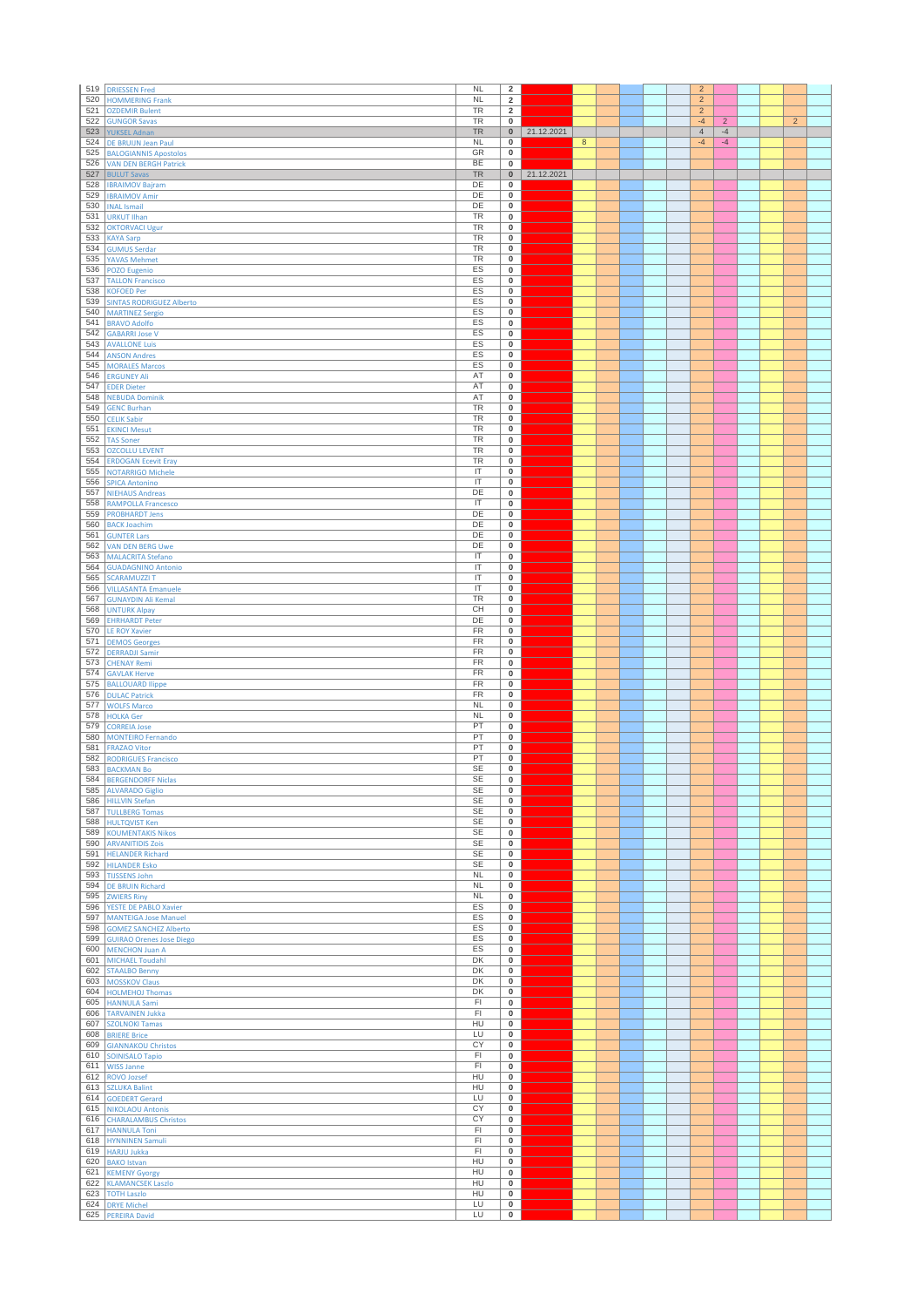| 626        | <b>YIANNAKOU Stelios</b>                             | CY                                                           | $\pmb{0}$                            |  |  |  |  |  |  |
|------------|------------------------------------------------------|--------------------------------------------------------------|--------------------------------------|--|--|--|--|--|--|
| 627        | <b>GRAHN Henry</b>                                   | FI                                                           | 0                                    |  |  |  |  |  |  |
| 628        | <b>KAIKKONEN Kimmo</b>                               | F1                                                           | $\pmb{0}$                            |  |  |  |  |  |  |
| 629        | <b>MOON Yongyun</b>                                  | FI                                                           | $\pmb{0}$                            |  |  |  |  |  |  |
| 630        | LAMPI Juhani                                         | F1                                                           | $\bf{0}$                             |  |  |  |  |  |  |
| 631        | <b>SUNI Harri</b>                                    | F1                                                           | 0                                    |  |  |  |  |  |  |
| 632<br>633 | <b>MUURAINEN Pertti</b><br><b>PAULI Wigelius</b>     | FI<br>FI                                                     | $\bf{0}$<br>$\pmb{0}$                |  |  |  |  |  |  |
| 634        | <b>HAMALAINEN Eero</b>                               | FI                                                           | $\bf{0}$                             |  |  |  |  |  |  |
| 635        | <b>LEB Balazs</b>                                    | HU                                                           | $\pmb{0}$                            |  |  |  |  |  |  |
| 636        | <b>HORVATH Jozsef</b>                                | HU                                                           | $\pmb{0}$                            |  |  |  |  |  |  |
| 637        | <b>HUDAK Janos</b>                                   | HU                                                           | $\pmb{0}$                            |  |  |  |  |  |  |
| 638        | <b>TRAFF Tuomo</b>                                   | F1                                                           | $\overline{\mathbf{0}}$              |  |  |  |  |  |  |
| 639        | <b>ETTEL Milan</b>                                   | CZ                                                           | 0                                    |  |  |  |  |  |  |
| 640        | <b>STARECEK Vladimir</b>                             | CZ                                                           | $\pmb{0}$                            |  |  |  |  |  |  |
| 641<br>642 | <b>PRECEK Jiri</b><br><b>BITHAS Fotis</b>            | CZ<br>GR                                                     | $\bf{0}$<br>$\overline{\mathbf{0}}$  |  |  |  |  |  |  |
| 643        | <b>MOURLAS Dimitris</b>                              | GR                                                           | $\pmb{0}$                            |  |  |  |  |  |  |
| 644        | <b>RAMOS Vasileios</b>                               | GR                                                           | $\pmb{0}$                            |  |  |  |  |  |  |
| 645        | <b>KARAPLIS Ilias</b>                                | GR                                                           | $\pmb{0}$                            |  |  |  |  |  |  |
| 646        | <b>HORVATH Andreas</b>                               | AT                                                           | 0                                    |  |  |  |  |  |  |
| 647        | <b>FUCHS Klemens</b>                                 | AT                                                           | $\pmb{0}$                            |  |  |  |  |  |  |
| 648        | <b>MASTNY Kurt</b>                                   | AT                                                           | $\bf{0}$                             |  |  |  |  |  |  |
| 649<br>650 | <b>GIOE Guido</b>                                    | $\overline{\mathsf{I}}$<br>DE                                | $\overline{\mathbf{0}}$              |  |  |  |  |  |  |
| 651        | <b>LENZ Ralf</b><br><b>CASADEMUNT Miguel</b>         | ES                                                           | $\pmb{0}$<br>$\pmb{0}$               |  |  |  |  |  |  |
| 652        | <b>CASTELLANO Felix</b>                              | ES                                                           | $\pmb{0}$                            |  |  |  |  |  |  |
| 653        | <b>ARBIOL RAMON</b>                                  | ES                                                           | 0                                    |  |  |  |  |  |  |
| 654        | <b>VAN DER HEIJDEN Peter</b>                         | <b>NL</b>                                                    | $\pmb{0}$                            |  |  |  |  |  |  |
| 655        | <b>TOMAS Fernando</b>                                | PT                                                           | $\bf{0}$                             |  |  |  |  |  |  |
| 656        | <b>PINTO Ricardo</b>                                 | PT                                                           | $\pmb{0}$                            |  |  |  |  |  |  |
| 657        | <b>FERNANDES ALIPIO Jorge</b>                        | PT                                                           | $\bf{0}$                             |  |  |  |  |  |  |
| 658<br>659 | <b>PINTO Vitor</b><br><b>Jose Escudeiro</b>          | PT<br>PT                                                     | $\overline{\mathbf{0}}$<br>0         |  |  |  |  |  |  |
| 660        | <b>Jose Cardoso</b>                                  | PT                                                           | $\pmb{0}$                            |  |  |  |  |  |  |
| 661        | <b>Paulo Palhares</b>                                | PT                                                           | $\pmb{0}$                            |  |  |  |  |  |  |
| 662        | <b>Manuel Rio</b>                                    | PT                                                           | $\overline{\mathbf{0}}$              |  |  |  |  |  |  |
| 663        | <b>HANSEN Brian</b>                                  | DK                                                           | $\pmb{0}$                            |  |  |  |  |  |  |
| 664        | <b>HJOLLUND Carsten</b>                              | DK                                                           | $\bf{0}$                             |  |  |  |  |  |  |
| 665        | <b>CANTO Jorge</b>                                   | ES                                                           | $\pmb{0}$                            |  |  |  |  |  |  |
| 666<br>667 | <b>GARCIA Samuel</b>                                 | ES<br>ES                                                     | $\bf{0}$                             |  |  |  |  |  |  |
| 668        | <b>GONZALEZ LOPEZ Jesus</b><br><b>GARRIDO Rafael</b> | ES                                                           | $\pmb{0}$<br>$\mathbf 0$             |  |  |  |  |  |  |
| 669        | <b>CAMARERO Prieto Pedro</b>                         | ES                                                           | $\pmb{0}$                            |  |  |  |  |  |  |
| 670        | <b>CORTES Gil Carlos</b>                             | ES                                                           | $\pmb{0}$                            |  |  |  |  |  |  |
| 671        | <b>GARCIA DUENAS Adria</b>                           | ES                                                           | $\bf{0}$                             |  |  |  |  |  |  |
| 672        | <b>CARRION Andres</b>                                | ES                                                           | $\pmb{0}$                            |  |  |  |  |  |  |
| 673        | <b>DE LAET Rudy</b>                                  | BE                                                           | $\bf{0}$                             |  |  |  |  |  |  |
| 674        | <b>SPOORMANS Martin</b>                              | <b>BE</b>                                                    | $\pmb{0}$                            |  |  |  |  |  |  |
| 675        | <b>ARAP YAMAN Haci</b>                               | TR<br>BE                                                     | $\pmb{0}$<br>$\pmb{0}$               |  |  |  |  |  |  |
| 676<br>677 | <b>DE GROOF Frank</b><br><b>BAYATLI Ahmet</b>        | TR                                                           | $\pmb{0}$                            |  |  |  |  |  |  |
| 678        | <b>BASILE Alfio</b>                                  | $\overline{\mathsf{I}}$                                      | $\bf{0}$                             |  |  |  |  |  |  |
| 679        | DI EMMANUELE Giuseppe                                | $\overline{\mathsf{I}}$                                      | $\pmb{0}$                            |  |  |  |  |  |  |
| 680        | <b>TURLA Roberto</b>                                 | IT                                                           | $\bf{0}$                             |  |  |  |  |  |  |
| 681        | <b>NICOLOSI Enrico</b>                               | IT                                                           | $\pmb{0}$                            |  |  |  |  |  |  |
|            |                                                      |                                                              |                                      |  |  |  |  |  |  |
| 682        | <b>GAZZELLI Maurizio</b>                             | IT                                                           | $\bf{0}$                             |  |  |  |  |  |  |
| 683        | <b>RAMETTA Giovanni</b>                              | $\overline{\mathsf{I}}$                                      | $\pmb{0}$                            |  |  |  |  |  |  |
| 684        | <b>BARRESI Ugo</b>                                   | IT                                                           | 0                                    |  |  |  |  |  |  |
| 685        | <b>MANCINI Giorgio</b>                               | IT                                                           | $\pmb{0}$                            |  |  |  |  |  |  |
| 686<br>687 | <b>VAGLICA Renato</b><br><b>LA ROSA Ludovico</b>     | $\overline{\mathsf{I}}$<br>$\overline{\mathsf{I}}$           | $\overline{\mathbf{0}}$<br>$\pmb{0}$ |  |  |  |  |  |  |
| 688        | <b>CIMINO Giuseppe</b>                               | IT                                                           | 0                                    |  |  |  |  |  |  |
| 689        | <b>BRILLANTE Rosario</b>                             | IT                                                           | $\bf{0}$                             |  |  |  |  |  |  |
| 690        | <b>D ANIELLO Antonio</b>                             | $\overline{\mathsf{I}}$                                      | $\overline{\mathbf{0}}$              |  |  |  |  |  |  |
|            | 691 SETTINIERE Emanuele                              | IT                                                           | 0                                    |  |  |  |  |  |  |
| 692        | DI VUOLO Vincenzo                                    | $\overline{\mathsf{I}\mathsf{T}}$                            | $\pmb{0}$                            |  |  |  |  |  |  |
| 693<br>694 | <b>GUCCIONE Domenico</b>                             | $\overline{\mathsf{I}\mathsf{T}}$<br>$\overline{\mathbb{T}}$ | $\overline{\mathbf{0}}$<br>$\pmb{0}$ |  |  |  |  |  |  |
| 695        | <b>BONAFFINI Calogero</b><br><b>GAROFALO Roberto</b> | $\overline{\mathsf{I}\mathsf{T}}$                            | $\pmb{0}$                            |  |  |  |  |  |  |
| 696        | LO FASO Calogero                                     | IT                                                           | 0                                    |  |  |  |  |  |  |
| 697        | <b>MUNNA Salvatore</b>                               | $\overline{\mathsf{I}}$                                      | $\overline{\mathbf{0}}$              |  |  |  |  |  |  |
| 698        | <b>DI GRACI Giulio</b>                               | $\overline{\mathsf{I}\mathsf{T}}$                            | $\pmb{0}$                            |  |  |  |  |  |  |
| 699        | <b>BACINELLI Andrea</b>                              | $\overline{\mathsf{I}}$                                      | $\pmb{0}$                            |  |  |  |  |  |  |
| 700<br>701 | <b>DE BIASI Daniele</b><br><b>RAMETTA Innocenzo</b>  | IT<br>$\overline{\mathsf{I}}$                                | $\pmb{0}$<br>$\pmb{0}$               |  |  |  |  |  |  |
| 702        | <b>BASILI Roberto</b>                                | $\overline{\mathsf{T}}$                                      | 0                                    |  |  |  |  |  |  |
| 703        | <b>GUCCIONE Diego</b>                                | $\overline{\mathsf{I}}$                                      | $\bf{0}$                             |  |  |  |  |  |  |
| 704        | PONTI Stefano                                        | IT                                                           | $\pmb{0}$                            |  |  |  |  |  |  |
| 705        | <b>ORRU Antonio</b>                                  | IT                                                           | $\pmb{0}$                            |  |  |  |  |  |  |
| 706        | <b>DI CAPUA Raffaele</b>                             | $\overline{\mathsf{I}}$                                      | $\pmb{0}$                            |  |  |  |  |  |  |
| 707        | <b>SERRA Maurizio</b>                                | $\overline{\mathsf{I}\mathsf{T}}$                            | $\pmb{0}$                            |  |  |  |  |  |  |
| 708<br>709 | <b>SCARAMUZZI Domenico</b><br><b>AZZOLA Armando</b>  | $\overline{\mathsf{I}}$<br>IT                                | $\overline{\mathbf{0}}$<br>$\pmb{0}$ |  |  |  |  |  |  |
| 710        | <b>DE FRANCESCHI Giuseppe</b>                        | $\overline{\mathsf{I}\mathsf{T}}$                            | $\overline{\mathbf{0}}$              |  |  |  |  |  |  |
| 711        | RICCOBONO Davide                                     | $\overline{\mathsf{I}}$                                      | $\pmb{0}$                            |  |  |  |  |  |  |
| 712        | <b>CONSAGNO Giuseppe</b>                             | IT                                                           | $\pmb{0}$                            |  |  |  |  |  |  |
| 713        | <b>RUOCCO Sebastiano</b>                             | IT                                                           | $\pmb{0}$                            |  |  |  |  |  |  |
| 714        | <b>CRISCINO Giuseppe</b>                             | $\overline{\mathsf{I}\mathsf{T}}$                            | $\bf{0}$                             |  |  |  |  |  |  |
| 715<br>716 | <b>MONGIOVI Vincenzo</b>                             | $\overline{\mathsf{I}}$<br>IT                                | $\overline{\mathbf{0}}$<br>$\pmb{0}$ |  |  |  |  |  |  |
| 717        | MINGIARDI Domenico<br><b>ANSTRIN Jerker</b>          | AT                                                           | $\overline{\mathbf{0}}$              |  |  |  |  |  |  |
| 718        | <b>WIESAUER Ferdinand</b>                            | AT                                                           | $\pmb{0}$                            |  |  |  |  |  |  |
| 719        | <b>KRONLACHNER Andreas</b>                           | AT                                                           | $\bf{0}$                             |  |  |  |  |  |  |
| 720        | LUKSCH Oswald                                        | AT                                                           | $\pmb{0}$                            |  |  |  |  |  |  |
| 721        | <b>STENZEL Franz</b>                                 | AT                                                           | $\pmb{0}$                            |  |  |  |  |  |  |
| 722        | <b>STOJICEVIC Daniels</b>                            | AT                                                           | $\overline{\mathbf{0}}$              |  |  |  |  |  |  |
| 723        | <b>WEEREMANS Dirk</b>                                | <b>BE</b>                                                    | 0                                    |  |  |  |  |  |  |
| 724<br>725 | <b>DELVAUX Benoni</b><br><b>CORNIL Pascal</b>        | BE<br>BE                                                     | $\pmb{0}$<br>$\pmb{0}$               |  |  |  |  |  |  |
| 726        | <b>BROUX Thomas</b>                                  | <b>BE</b>                                                    | $\overline{\mathbf{0}}$              |  |  |  |  |  |  |
| 727        | <b>BOSSAERTS Walter</b>                              | <b>BE</b>                                                    | $\pmb{0}$                            |  |  |  |  |  |  |
| 728        | <b>VAN ORSHAEGEN Sven</b>                            | BE                                                           | $\bf{0}$                             |  |  |  |  |  |  |
| 729        | <b>STITSCHINSKY Ivan</b>                             | BE                                                           | $\pmb{0}$                            |  |  |  |  |  |  |
| 730<br>731 | <b>ROOFTHOOFT Marc</b><br><b>VLERICK Mathieu</b>     | <b>BE</b><br><b>BE</b>                                       | $\bf{0}$<br>$\pmb{0}$                |  |  |  |  |  |  |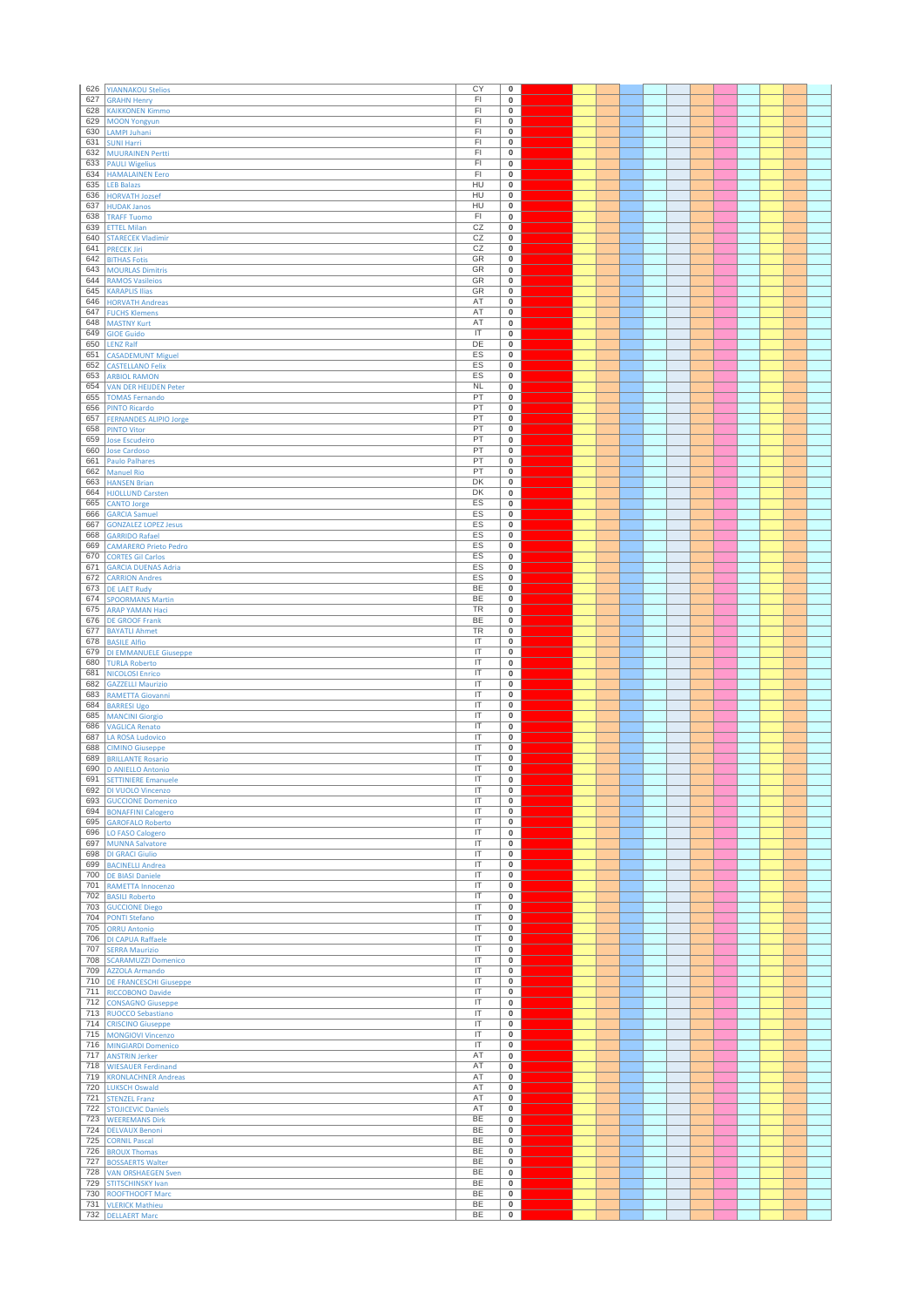| 733        | <b>PERSIJN Tom</b>                                  | BE        | $\pmb{0}$                            |  |  |  |  |  |  |
|------------|-----------------------------------------------------|-----------|--------------------------------------|--|--|--|--|--|--|
| 734        | <b>EUGENE Vincent</b>                               | <b>BE</b> | 0                                    |  |  |  |  |  |  |
| 735        | <b>BAETSLE Peter</b>                                | BE        | $\mathbf 0$                          |  |  |  |  |  |  |
| 736        | <b>KAHRAMAN Murat</b>                               | BE        | 0                                    |  |  |  |  |  |  |
| 737        | <b>TOLLEBEKE Arthur</b>                             | BE        | $\mathbf 0$                          |  |  |  |  |  |  |
| 738        | <b>VERHELST Daniel</b>                              | BE        | $\mathbf 0$                          |  |  |  |  |  |  |
| 739<br>740 | <b>AERTS Joannes</b>                                | BE<br>BE  | 0<br>$\pmb{0}$                       |  |  |  |  |  |  |
| 741        | <b>CLABOTS Alain</b><br><b>DE CONDT Andy</b>        | <b>BE</b> | $\overline{0}$                       |  |  |  |  |  |  |
| 742        | <b>GIJSELS Jozef</b>                                | <b>BE</b> | $\mathbf 0$                          |  |  |  |  |  |  |
| 743        | <b>HENDRICKX Rudi</b>                               | BE        | 0                                    |  |  |  |  |  |  |
| 744        | <b>RONGE Tom</b>                                    | BE        | $\pmb{0}$                            |  |  |  |  |  |  |
| 745        | <b>GERITS Gus</b>                                   | BE        | 0                                    |  |  |  |  |  |  |
| 746        | <b>DUY Ma Tien</b>                                  | CH        | $\mathbf 0$                          |  |  |  |  |  |  |
| 747        | <b>GRETILLAT Xavier</b>                             | CН        | $\mathbf 0$                          |  |  |  |  |  |  |
| 748        | <b>COUTO Fernando</b>                               | CН        | $\pmb{0}$                            |  |  |  |  |  |  |
| 749        | <b>DANIELSSON Torsten</b>                           | CH        | $\overline{\mathbf{0}}$              |  |  |  |  |  |  |
| 750<br>751 | <b>HENDRIKSEN Rene</b>                              | CH<br>CZ  | 0<br>$\pmb{0}$                       |  |  |  |  |  |  |
| 752        | <b>MARKUP Petr</b><br><b>POPENAZNIK Lukas</b>       | CZ        | 0                                    |  |  |  |  |  |  |
| 753        | <b>VEDRAL Martin</b>                                | CZ        | $\mathbf 0$                          |  |  |  |  |  |  |
| 754        | <b>BACA Miroslav</b>                                | CZ        | $\mathbf 0$                          |  |  |  |  |  |  |
| 755        | <b>SLECHTA Jan</b>                                  | CZ        | $\mathbf 0$                          |  |  |  |  |  |  |
| 756        | <b>WALACH Ladislav</b>                              | CZ        | $\overline{\mathbf{0}}$              |  |  |  |  |  |  |
| 757        | <b>KALABIS Petr</b>                                 | CZ        | 0                                    |  |  |  |  |  |  |
| 758        | <b>ANDEREJOVSKY Robert</b>                          | CZ        | $\pmb{0}$                            |  |  |  |  |  |  |
| 759        | <b>VINTROCHA Richard</b>                            | CZ        | 0                                    |  |  |  |  |  |  |
| 760        | <b>ADAMEK Petr</b>                                  | CZ<br>CZ  | $\overline{0}$                       |  |  |  |  |  |  |
| 761<br>762 | ZIOGAS Janis<br><b>BACA Tomas</b>                   | CZ        | $\mathbf 0$<br>$\mathbf 0$           |  |  |  |  |  |  |
| 763        | <b>FILIP Antonin</b>                                | CZ        | $\bf{0}$                             |  |  |  |  |  |  |
| 764        | <b>HAMBALEK Vladimir</b>                            | CZ        | $\mathbf 0$                          |  |  |  |  |  |  |
| 765        | <b>HOVORKA Stepan</b>                               | CZ        | $\pmb{0}$                            |  |  |  |  |  |  |
| 766        | <b>TICHAK Josef</b>                                 | CZ        | 0                                    |  |  |  |  |  |  |
| 767        | <b>DOSTAL Martin</b>                                | CZ        | $\mathbf 0$                          |  |  |  |  |  |  |
| 768        | <b>TAUTERMAN Vlastislav</b>                         | CZ        | 0                                    |  |  |  |  |  |  |
| 769        | <b>BILEK Rudolf</b>                                 | CZ        | $\overline{0}$                       |  |  |  |  |  |  |
| 770        | <b>KRAUSOVA Veronika</b>                            | CZ        | $\mathbf 0$                          |  |  |  |  |  |  |
| 771        | <b>KOKY Dusan</b>                                   | CZ        | $\mathbf 0$                          |  |  |  |  |  |  |
| 772<br>773 | <b>PURKYT Tomas</b>                                 | CZ<br>CZ  | $\mathbf 0$<br>0                     |  |  |  |  |  |  |
| 774        | <b>VITOUS Jan</b><br><b>STOK Radek</b>              | CZ        | $\bf{0}$                             |  |  |  |  |  |  |
| 775        | <b>SIMEK Stanislav</b>                              | CZ        | 0                                    |  |  |  |  |  |  |
| 776        | <b>DOMANSKY Pavel</b>                               | CZ        | $\bf{0}$                             |  |  |  |  |  |  |
| 777        | <b>JOCH Stepan</b>                                  | CZ        | $\bf{0}$                             |  |  |  |  |  |  |
| 778        | <b>TUMA Jakub</b>                                   | CZ        | $\bf{0}$                             |  |  |  |  |  |  |
| 779        | <b>UHER Miroslav</b>                                | CZ        | $\mathbf 0$                          |  |  |  |  |  |  |
| 780        | <b>HAJNY David</b>                                  | CZ        | $\pmb{0}$                            |  |  |  |  |  |  |
| 781        | <b>SOUKUP Roman</b>                                 | CZ        | $\bf{0}$                             |  |  |  |  |  |  |
| 782        | <b>MONDSPIGL Tomas</b>                              | CZ        | 0                                    |  |  |  |  |  |  |
| 783        | <b>TRUHLAR Jan</b>                                  | CZ<br>CZ  | $\pmb{0}$                            |  |  |  |  |  |  |
| 784<br>785 | <b>COUFALIK Ivo</b><br><b>SCHONHOFF Markus</b>      | DE        | 0<br>$\pmb{0}$                       |  |  |  |  |  |  |
| 786        | <b>HETZEL Stefan</b>                                | DE        | $\bf{0}$                             |  |  |  |  |  |  |
| 787        | <b>DOMER Markus</b>                                 | DE        | $\bf{0}$                             |  |  |  |  |  |  |
|            |                                                     |           |                                      |  |  |  |  |  |  |
| 788        |                                                     | DE        | $\pmb{0}$                            |  |  |  |  |  |  |
| 789        | <b>RUDOLPH Christian</b><br><b>KLINGBERG Werner</b> | DE        | 0                                    |  |  |  |  |  |  |
| 790        | <b>SKUPIN Dietmar</b>                               | DE        | $\pmb{0}$                            |  |  |  |  |  |  |
| 791        | <b>WOLF Wolfgang</b>                                | DE        | 0                                    |  |  |  |  |  |  |
| 792        | <b>KERLS Uwe</b>                                    | DE        | $\pmb{0}$                            |  |  |  |  |  |  |
| 793        | <b>RASPEL Carsten</b>                               | DE        | 0                                    |  |  |  |  |  |  |
| 794        | <b>TRAN Van Nam</b>                                 | DE        | $\bf{0}$                             |  |  |  |  |  |  |
| 795        | <b>LASSIG Carsten</b>                               | DE        | $\bf{0}$                             |  |  |  |  |  |  |
| 796<br>797 | <b>DECKER Marcel</b>                                | DE<br>DE  | $\pmb{0}$<br>$\overline{\mathbf{0}}$ |  |  |  |  |  |  |
|            | <b>SAYLIK Mikdat</b>                                | DE        | 0                                    |  |  |  |  |  |  |
|            | 798 KERL Thomas<br>799 VOLBRACHT Andreas            | DE        | $\bf{0}$                             |  |  |  |  |  |  |
|            | 800 DILCHER Lothar                                  | DE        | 0                                    |  |  |  |  |  |  |
|            | 801 EROGUL Orhan                                    | DE        | $\overline{\mathbf{0}}$              |  |  |  |  |  |  |
|            | 802 DIRKS Stefan                                    | DE        | $\bf{0}$                             |  |  |  |  |  |  |
| 803        | <b>BACHMAIER Roman</b>                              | DE        | $\pmb{0}$                            |  |  |  |  |  |  |
|            | 804 SCHELER Stefan                                  | DE        | $\overline{0}$                       |  |  |  |  |  |  |
| 806        | 805 KECLER Klaus<br><b>SCHWERDTFEGER Daniel</b>     | DE<br>DE  | $\bf{0}$<br>$\bf{0}$                 |  |  |  |  |  |  |
|            | 807 FELGENTRAGER Klaus                              | DE        | $\bf{0}$                             |  |  |  |  |  |  |
| 808        | <b>MEYER Alexander</b>                              | DE        | $\bf{0}$                             |  |  |  |  |  |  |
|            | 809 ROTTER Jurgen                                   | DE        | $\bf{0}$                             |  |  |  |  |  |  |
|            | 810 GALLA Markus                                    | DE        | $\bf{0}$                             |  |  |  |  |  |  |
| 811        | <b>HORCHER Thomas</b>                               | DE        | $\bf{0}$                             |  |  |  |  |  |  |
|            | 812 BETTZIECHE Edgar                                | DE        | $\pmb{0}$                            |  |  |  |  |  |  |
|            | 813   IKENMEYER Jorg                                | DE        | $\overline{\mathbf{0}}$              |  |  |  |  |  |  |
| 814<br>815 | <b>DASKE Sven</b>                                   | DE<br>DE  | 0<br>$\bf{0}$                        |  |  |  |  |  |  |
|            | <b>LECHELT Torsten</b><br>816 SCHIRMBRAND Johann    | DE        | 0                                    |  |  |  |  |  |  |
|            | 817 CALISANKOL Rasih                                | DE        | $\overline{0}$                       |  |  |  |  |  |  |
| 818        | <b>ASLANIDIS Charalampos</b>                        | DE        | $\bf{0}$                             |  |  |  |  |  |  |
|            | 819 BAIER Christian                                 | DE        | $\pmb{0}$                            |  |  |  |  |  |  |
|            | 820 BERGNER Frank                                   | DE        | $\bf{0}$                             |  |  |  |  |  |  |
| 821        | <b>EFFENHAUSER Robert</b>                           | DE        | $\overline{0}$                       |  |  |  |  |  |  |
| 822        | <b>HAUER Franz</b>                                  | DE        | $\bf{0}$                             |  |  |  |  |  |  |
|            | 823 JURADO Walter                                   | DE        | 0                                    |  |  |  |  |  |  |
| 825        | 824 PUHL Marc                                       | DE<br>DE  | $\overline{0}$                       |  |  |  |  |  |  |
|            | <b>SIEBERT Heinz</b><br>826 WAGNER Thomas           | DE        | $\bf{0}$<br>$\pmb{0}$                |  |  |  |  |  |  |
|            | 827 MARX Volker                                     | DE        | $\bf{0}$                             |  |  |  |  |  |  |
| 828        | <b>NEFF Rainer</b>                                  | DE        | $\bf{0}$                             |  |  |  |  |  |  |
| 829        | <b>CALL Paul</b>                                    | DE        | $\bf{0}$                             |  |  |  |  |  |  |
|            | 830 WEESE Oliver                                    | DE        | 0                                    |  |  |  |  |  |  |
| 831        | <b>KIEFER Dieter</b>                                | DE        | $\bf{0}$                             |  |  |  |  |  |  |
|            | 832 OHAGEN Norbert                                  | DE        | 0                                    |  |  |  |  |  |  |
|            | 833 ZOLLNER Christian                               | DE        | $\overline{0}$                       |  |  |  |  |  |  |
| 835        | 834 HENDRIKSEN Rene                                 | DK<br>DK  | $\bf{0}$<br>$\mathbf 0$              |  |  |  |  |  |  |
| 836        | <b>SJORUP Erling</b><br><b>LAURSEN Hans</b>         | DK        | $\mathbf 0$                          |  |  |  |  |  |  |
| 837        | <b>FOGE Claus</b>                                   | DK        | $\overline{0}$                       |  |  |  |  |  |  |
| 838        | <b>MICHAEL Hansen</b><br>839 ANDERSEN Christian     | DK<br>DK  | $\overline{\mathbf{0}}$<br>$\bf{0}$  |  |  |  |  |  |  |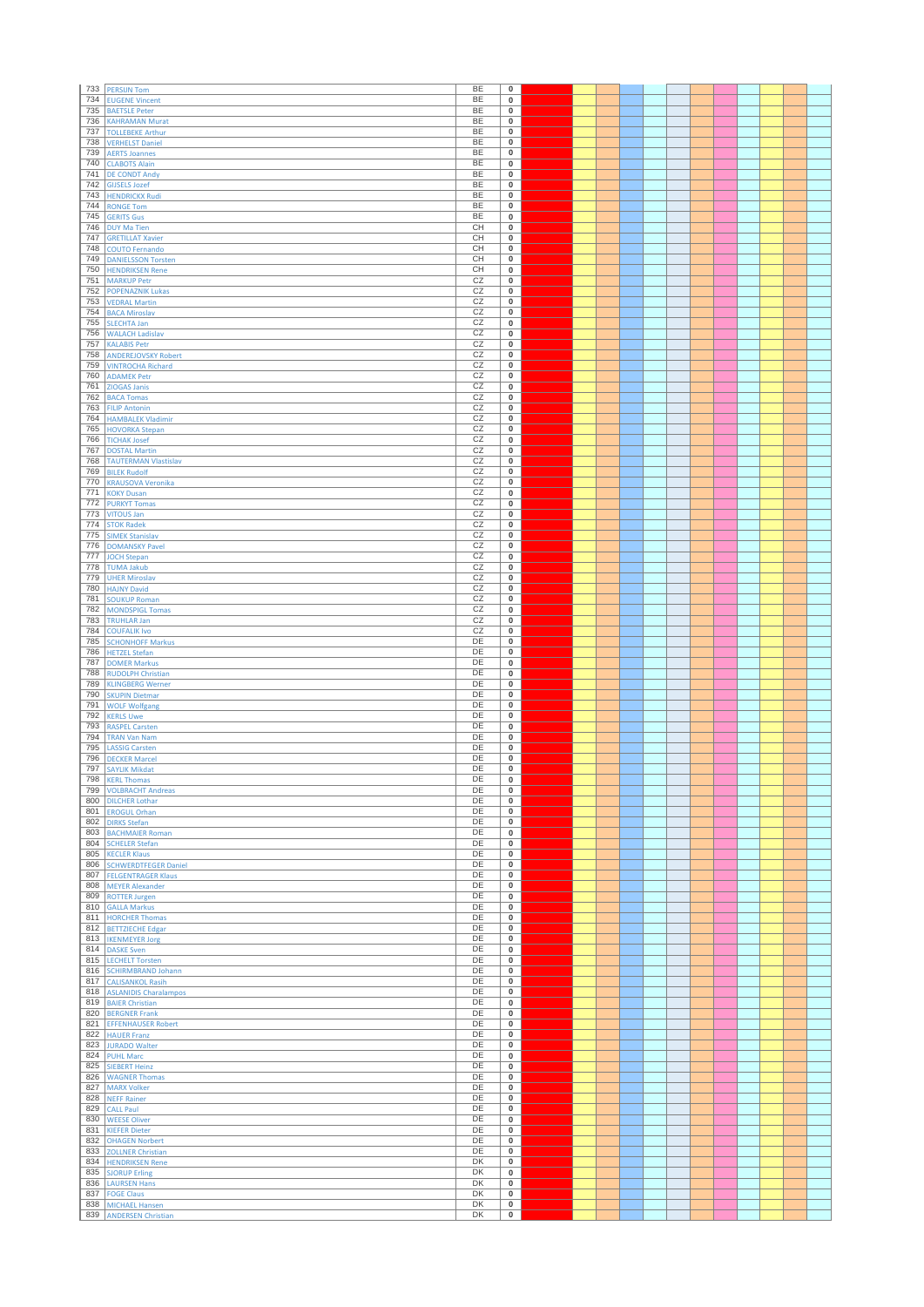| 840        | <b>GREGERSEN Poul</b>                                      | DK                     | $\pmb{0}$                |  |  |  |  |  |  |
|------------|------------------------------------------------------------|------------------------|--------------------------|--|--|--|--|--|--|
| 841        | <b>PETERSEN Claus</b>                                      | DK                     | 0                        |  |  |  |  |  |  |
| 842        | <b>SORENSEN Danny</b>                                      | DK                     | $\pmb{0}$                |  |  |  |  |  |  |
| 843        | <b>CLAUSEN Jan</b>                                         | DK                     | 0                        |  |  |  |  |  |  |
| 844        | <b>LOHSE Michael</b>                                       | DK                     | $\pmb{0}$                |  |  |  |  |  |  |
| 845        | <b>CHRISTENSEN Mike</b>                                    | DK                     | $\pmb{0}$                |  |  |  |  |  |  |
| 846        | <b>HALLING Henrik</b>                                      | DK                     | 0                        |  |  |  |  |  |  |
| 847<br>848 | <b>TONNING Bo</b><br><b>MATA Esteve</b>                    | DK<br>ES               | $\pmb{0}$<br>0           |  |  |  |  |  |  |
| 849        | <b>GONZALEZ CALLE Jose Ramon</b>                           | ES                     | $\pmb{0}$                |  |  |  |  |  |  |
| 850        | <b>FERNANDEZ MUNOZ Antonio</b>                             | ES                     | 0                        |  |  |  |  |  |  |
| 851        | <b>ARAUJO Alfredo</b>                                      | ES                     | $\pmb{0}$                |  |  |  |  |  |  |
| 852        | <b>MARTINEZ FRESNEDA Jose</b>                              | ES                     | 0                        |  |  |  |  |  |  |
| 853        | NAVARRO Juan A                                             | ES                     | $\pmb{0}$                |  |  |  |  |  |  |
| 854        | <b>PEREZ Rafael</b>                                        | ES                     | $\mathbf 0$              |  |  |  |  |  |  |
| 855        | <b>JOSE Torrisco Enrique</b>                               | ES                     | $\pmb{0}$                |  |  |  |  |  |  |
| 856        | <b>PADIN GASPAR</b>                                        | ES                     | $\overline{\mathbf{0}}$  |  |  |  |  |  |  |
| 857<br>858 | <b>MORENO Armando</b>                                      | ES<br>ES               | 0<br>$\pmb{0}$           |  |  |  |  |  |  |
| 859        | <b>CASAL JUAN Manuel</b><br><b>SAEZ RODRIGUEZ Matias</b>   | ES                     | 0                        |  |  |  |  |  |  |
| 860        | <b>GARCIA NAJERA Francisco Jose</b>                        | ES                     | $\pmb{0}$                |  |  |  |  |  |  |
| 861        | <b>GONZALEZ Ricardo</b>                                    | ES                     | $\mathbf 0$              |  |  |  |  |  |  |
| 862        | <b>MOLINA Martínez Eduardo</b>                             | ES                     | $\pmb{0}$                |  |  |  |  |  |  |
| 863        | <b>CALLADO Constantino</b>                                 | <b>ES</b>              | $\overline{\mathbf{0}}$  |  |  |  |  |  |  |
| 864        | <b>HERNANDEZ MARTIN Adolfo</b>                             | ES                     | 0                        |  |  |  |  |  |  |
| 865        | <b>PASCUAL Jorge</b>                                       | ES                     | $\pmb{0}$                |  |  |  |  |  |  |
| 866        | <b>GARCIA CALVO Julian Angel</b>                           | ES                     | 0                        |  |  |  |  |  |  |
| 867        | <b>BEY GARCIA Juan Antonio</b>                             | ES<br>ES               | $\overline{0}$           |  |  |  |  |  |  |
| 868<br>869 | <b>CARRASCOSA MOTA Miguel</b><br><b>CUENCA AMADOR Luis</b> | ES                     | $\pmb{0}$<br>$\mathbf 0$ |  |  |  |  |  |  |
| 870        | <b>MARTINICORENA Cesar</b>                                 | ES                     | $\bf{0}$                 |  |  |  |  |  |  |
| 871        | <b>BARAHONA VACAS Jesus</b>                                | ES                     | $\pmb{0}$                |  |  |  |  |  |  |
| 872        | <b>PENA Daniel</b>                                         | ES                     | $\pmb{0}$                |  |  |  |  |  |  |
| 873        | <b>MARTI Jordi</b>                                         | ES                     | 0                        |  |  |  |  |  |  |
| 874        | <b>CAYADO PAYA Constantino</b>                             | ES                     | $\pmb{0}$                |  |  |  |  |  |  |
| 875        | <b>RICO Jesus</b>                                          | ES                     | 0                        |  |  |  |  |  |  |
| 876        | <b>GARCIA CIURANA CARLOS</b>                               | ES                     | $\overline{\mathbf{0}}$  |  |  |  |  |  |  |
| 877        | LOPEZ TOME Joaquin                                         | ES                     | $\bf{0}$                 |  |  |  |  |  |  |
| 878<br>879 | <b>MARTINEZ CARRILLO Antonio</b>                           | ES<br>ES               | $\mathbf 0$<br>$\pmb{0}$ |  |  |  |  |  |  |
| 880        | <b>MORALES Jose Maria</b><br><b>TORRISCO Enrique Jose</b>  | ES                     | 0                        |  |  |  |  |  |  |
| 881        | <b>LAAKSONEN Kim</b>                                       | FI                     | $\pmb{0}$                |  |  |  |  |  |  |
| 882        | <b>KOPONEN Markku</b>                                      | FI                     | 0                        |  |  |  |  |  |  |
| 883        | <b>SAKU Tuominen</b>                                       | FI                     | $\pmb{0}$                |  |  |  |  |  |  |
| 884        | <b>ALTTI Hellakoski</b>                                    | FI                     | $\pmb{0}$                |  |  |  |  |  |  |
| 885        | <b>VULLI Janne</b>                                         | F1                     | $\pmb{0}$                |  |  |  |  |  |  |
| 886        | <b>FACQUET Vincent</b>                                     | <b>FR</b>              | $\pmb{0}$                |  |  |  |  |  |  |
| 887        | <b>BAUCHET Olivier</b>                                     | FR                     | $\pmb{0}$                |  |  |  |  |  |  |
| 888        | <b>SIX Jean Paul</b>                                       | FR                     | $\pmb{0}$                |  |  |  |  |  |  |
| 889<br>890 | <b>DE QUEIROS Jose</b>                                     | FR<br>FR               | 0<br>$\pmb{0}$           |  |  |  |  |  |  |
| 891        | <b>MACQUET Patrick</b><br><b>MILLET Michel</b>             | FR                     | 0                        |  |  |  |  |  |  |
| 892        | <b>PIGNATEL Florent</b>                                    | FR                     | $\pmb{0}$                |  |  |  |  |  |  |
| 893        | <b>ROUX Jean Christophe</b>                                | FR                     | $\pmb{0}$                |  |  |  |  |  |  |
| 894        | <b>TROMAS Eric</b>                                         | FR                     | $\pmb{0}$                |  |  |  |  |  |  |
| 895        | <b>COLSON Herve</b>                                        | FR                     | $\pmb{0}$                |  |  |  |  |  |  |
| 896        | <b>DAUPHIN Michel</b>                                      | FR                     | 0                        |  |  |  |  |  |  |
| 897        | MIOSSEC Cyril                                              | FR                     | $\pmb{0}$                |  |  |  |  |  |  |
| 898        | <b>GAUCHER Julien</b>                                      | FR                     | 0                        |  |  |  |  |  |  |
| 899<br>900 | <b>JUSTICE Jacky</b>                                       | FR<br>FR               | $\pmb{0}$<br>0           |  |  |  |  |  |  |
| 901        | <b>LEROY Xavier</b><br><b>BIBAUT Pierre</b>                | FR                     | $\pmb{0}$                |  |  |  |  |  |  |
| 902        | <b>MOTTON Arnaud</b>                                       | FR                     | $\mathbf 0$              |  |  |  |  |  |  |
| 903        | <b>FRANCK Matthieu</b>                                     | <b>FR</b>              | $\pmb{0}$                |  |  |  |  |  |  |
| 904        | <b>DUPLOMB Guy</b>                                         | FR                     | $\overline{\mathbf{0}}$  |  |  |  |  |  |  |
| 905        | <b>BASCANS Philippe</b>                                    | $\overline{\text{FR}}$ | 0                        |  |  |  |  |  |  |
| 906        | <b>BELLO François</b>                                      | FR                     | $\mathbf 0$              |  |  |  |  |  |  |
|            | 907 FACQUET Vincent                                        | FR                     | 0                        |  |  |  |  |  |  |
|            | 908 EDELIN Louis                                           | <b>FR</b><br>FR        | $\overline{\mathbf{0}}$  |  |  |  |  |  |  |
| 910        | 909 BOUDIN Jean Jacques<br><b>DORARD Steve</b>             | FR                     | $\bf{0}$<br>$\mathbf 0$  |  |  |  |  |  |  |
| 911        | <b>SYRIOTAKIS Andreas</b>                                  | GR                     | $\overline{0}$           |  |  |  |  |  |  |
|            | 912 VEVES Dimitris                                         | GR                     | $\bf{0}$                 |  |  |  |  |  |  |
|            | 913 RIGOUTSOS Dimitris                                     | GR                     | $\mathbf 0$              |  |  |  |  |  |  |
|            | 914 DRAMOUNTANIS Panagiotis                                | GR                     | 0                        |  |  |  |  |  |  |
|            | 915 KARAVVAS Kiriakos                                      | GR                     | $\mathbf 0$              |  |  |  |  |  |  |
| 917        | 916 ANTONIOU Ioannis                                       | GR<br>GR               | $\mathbf 0$              |  |  |  |  |  |  |
| 918        | <b>SIAKAVARAS Lazaros</b><br><b>TZITZIKAS George</b>       | GR                     | $\bf{0}$<br>$\mathbf 0$  |  |  |  |  |  |  |
|            | 919 MANOUILIDIS Christos                                   | GR                     | $\mathbf 0$              |  |  |  |  |  |  |
|            | 920 RIZOS Aggelos                                          | GR                     | $\mathbf 0$              |  |  |  |  |  |  |
| 921        | <b>KOUTSOFIOS V</b>                                        | GR                     | 0                        |  |  |  |  |  |  |
| 922        | <b>KALAMPALIKIS Kostas</b>                                 | GR                     | $\pmb{0}$                |  |  |  |  |  |  |
|            | 923 KRIKRIS Prokopis                                       | GR                     | 0                        |  |  |  |  |  |  |
| 924        | <b>VAITSIS Achileas</b>                                    | GR                     | $\overline{0}$           |  |  |  |  |  |  |
|            | 925 MANTZOROS Efstratios                                   | GR                     | $\mathbf 0$              |  |  |  |  |  |  |
| 927        | 926 TSILIGKOS Dimitrios                                    | GR<br>GR               | $\mathbf 0$<br>$\bf{0}$  |  |  |  |  |  |  |
| 928        | <b>MELIDIS Michalis</b><br><b>GRIGORIADIS Stathis</b>      | GR                     | $\overline{0}$           |  |  |  |  |  |  |
| 929        | <b>GAVRIILIDIS Athanasios</b>                              | GR                     | $\pmb{0}$                |  |  |  |  |  |  |
|            | 930 SOTIROPOULOS J                                         | GR                     | 0                        |  |  |  |  |  |  |
| 931        | <b>KARAKATSANIS George</b>                                 | GR                     | $\overline{0}$           |  |  |  |  |  |  |
|            | 932 SALOMON Arie                                           | GR                     | $\mathbf 0$              |  |  |  |  |  |  |
|            | 933 DALAKAS Dimitrios                                      | GR                     | $\mathbf 0$              |  |  |  |  |  |  |
|            | 934 FILINIS Giorgos                                        | GR                     | $\mathbf 0$              |  |  |  |  |  |  |
| 935        | <b>KIKRILIS Pavlos</b>                                     | GR                     | $\mathbf 0$              |  |  |  |  |  |  |
| 936        | <b>PAPADAKIS John</b>                                      | GR                     | $\mathbf 0$              |  |  |  |  |  |  |
| 937<br>938 | <b>SERVETAS Dimitrios</b>                                  | GR<br>GR               | 0<br>$\bf{0}$            |  |  |  |  |  |  |
|            | <b>TSOKANTAS Georgios</b><br>939 MAYRAGANIS Kostas         | GR                     | 0                        |  |  |  |  |  |  |
|            | 940 GKOPTZIAS Anastasios                                   | GR                     | $\overline{0}$           |  |  |  |  |  |  |
| 941        | <b>MARNELAKHS George</b>                                   | GR                     | $\bf{0}$                 |  |  |  |  |  |  |
| 942        | <b>LONTZETIDIS Konstantinos</b>                            | GR                     | $\bf{0}$                 |  |  |  |  |  |  |
| 943        | <b>IOANNIDIS George</b>                                    | GR                     | $\bf{0}$                 |  |  |  |  |  |  |
|            |                                                            |                        |                          |  |  |  |  |  |  |
| 944        | <b>FESATIDIS Lefteris</b>                                  | GR                     | $\overline{0}$           |  |  |  |  |  |  |
| 945<br>946 | <b>FOUNTIS Dimitrios</b><br><b>DRAKOYLIS lakovos</b>       | GR<br>GR               | $\bf{0}$<br>0            |  |  |  |  |  |  |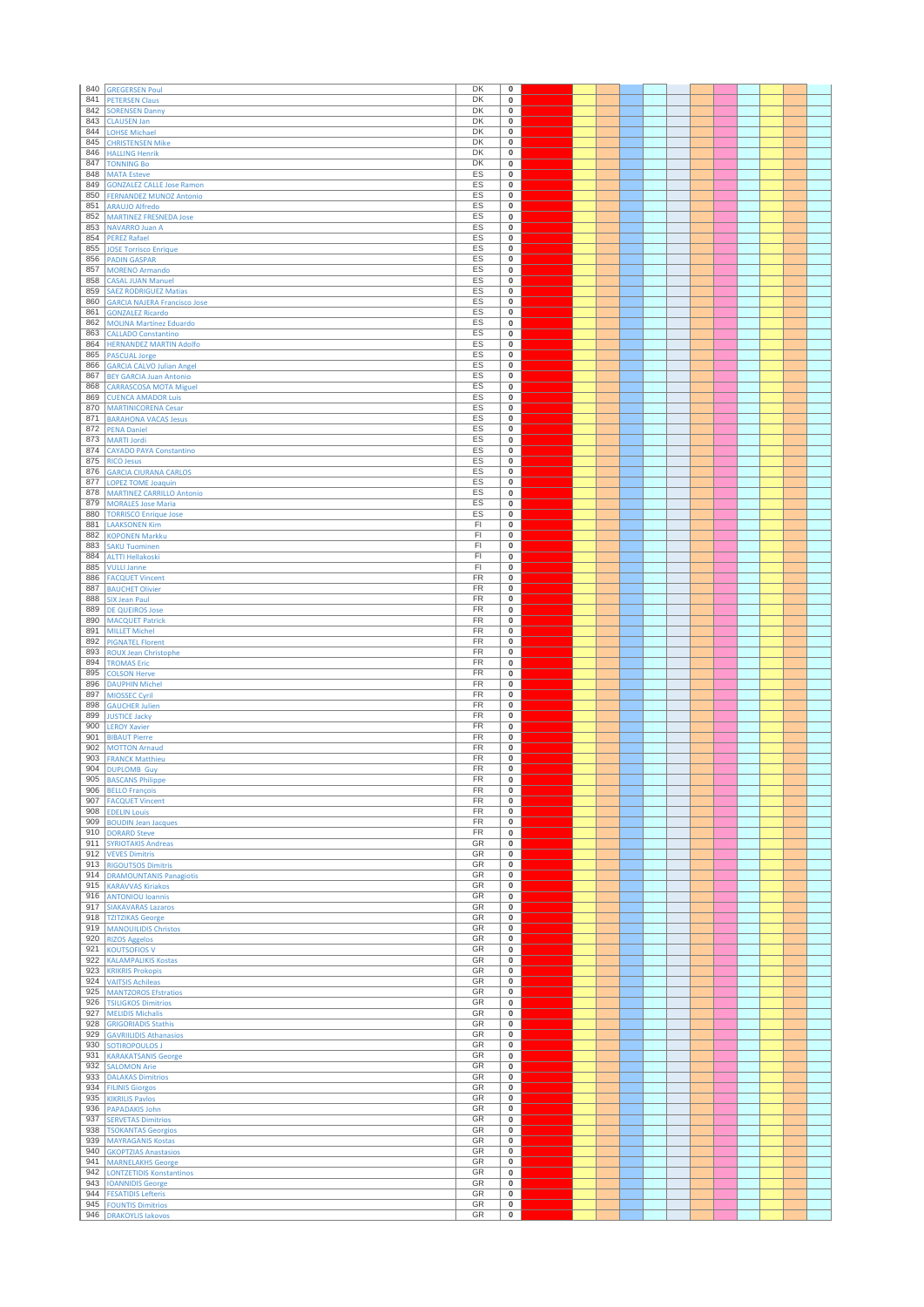| 947        | <b>SELEVENTAS Charis</b>                                 | GR                     | 0                                      |  |  |  |  |  |  |
|------------|----------------------------------------------------------|------------------------|----------------------------------------|--|--|--|--|--|--|
| 948        | <b>EVAGGELOU Nikos</b>                                   | GR                     | 0                                      |  |  |  |  |  |  |
| 949        | <b>ARGYROPOULOS Dimitris</b>                             | GR                     | 0                                      |  |  |  |  |  |  |
| 950<br>951 | <b>ARGYROS Christos</b><br><b>DAMOULAKIS Aris</b>        | GR<br>GR               | 0<br>$\mathbf 0$                       |  |  |  |  |  |  |
| 952        | <b>KALLITSIS Dimitrios</b>                               | GR                     | 0                                      |  |  |  |  |  |  |
| 953        | <b>LIANTOS George</b>                                    | GR                     | 0                                      |  |  |  |  |  |  |
| 954        | <b>MAROULIS Evangelos</b>                                | GR                     | $\pmb{0}$                              |  |  |  |  |  |  |
| 955<br>956 | <b>TSAKLIDIS Nikolaos</b>                                | GR<br>GR               | 0                                      |  |  |  |  |  |  |
| 957        | <b>ATHANASIOU Michalis</b><br><b>BALOMENOS Alexander</b> | GR                     | 0<br>0                                 |  |  |  |  |  |  |
| 958        | <b>FELEKIDIS Panagiotis</b>                              | GR                     | 0                                      |  |  |  |  |  |  |
| 959        | <b>GEVEZOS Dimitrios</b>                                 | GR                     | 0                                      |  |  |  |  |  |  |
| 960        | <b>MAROULIS V</b>                                        | GR                     | $\mathbf 0$                            |  |  |  |  |  |  |
| 961        | <b>MICHALIS Athanasios</b>                               | GR                     | $\pmb{0}$                              |  |  |  |  |  |  |
| 962<br>963 | <b>PAPADIMITRIOU Dimitrios</b><br>PAPAECONOMOU Michael   | GR<br>GR               | $\mathbf 0$<br>$\overline{\textbf{0}}$ |  |  |  |  |  |  |
| 964        | <b>PAPAZACHARIOU Vassilios</b>                           | GR                     | 0                                      |  |  |  |  |  |  |
| 965        | <b>SAVVOPOULOS Ioannis</b>                               | GR                     | 0                                      |  |  |  |  |  |  |
| 966        | <b>TETRIGKAS Konstantinos</b>                            | GR                     | 0                                      |  |  |  |  |  |  |
| 967<br>968 | <b>TSOGANOS Athanasios</b>                               | GR<br>GR               | $\mathbf 0$                            |  |  |  |  |  |  |
| 969        | <b>TRIANTOS Alkinoos</b><br><b>ATHANASIOU Athanasios</b> | GR                     | $\pmb{0}$<br>$\pmb{0}$                 |  |  |  |  |  |  |
| 970        | <b>MATIAKIS Athanasios</b>                               | GR                     | $\overline{\textbf{0}}$                |  |  |  |  |  |  |
| 971        | <b>KARAVASILIS Konstantinos</b>                          | GR                     | 0                                      |  |  |  |  |  |  |
| 972        | <b>LEB Balazs</b>                                        | HU                     | 0                                      |  |  |  |  |  |  |
| 973<br>974 | <b>KEMENY Gabor</b>                                      | HU<br>HU               | 0<br>0                                 |  |  |  |  |  |  |
| 975        | <b>FEHER Adam</b><br><b>KISS Istvan</b>                  | HU                     | $\mathbf 0$                            |  |  |  |  |  |  |
| 976        | <b>SIMON Laszlo</b>                                      | HU                     | $\pmb{0}$                              |  |  |  |  |  |  |
| 977        | <b>FEHER Csaba</b>                                       | HU                     | 0                                      |  |  |  |  |  |  |
| 978        | <b>ACHTEN G</b>                                          | LU                     | $\pmb{0}$                              |  |  |  |  |  |  |
| 979<br>980 | <b>MUHOVIC Saud</b><br><b>DAVRANMAZ Jucel</b>            | LU<br><b>NL</b>        | 0<br>0                                 |  |  |  |  |  |  |
| 981        | <b>GERCEK Murat</b>                                      | NL                     | 0                                      |  |  |  |  |  |  |
| 982        | <b>OZTURK Bahadir</b>                                    | <b>NL</b>              | 0                                      |  |  |  |  |  |  |
| 983        | <b>VAN RAAIJ Roij</b>                                    | <b>NL</b>              | $\overline{\mathbf{0}}$                |  |  |  |  |  |  |
| 984        | <b>KAETHOVEN Wiet</b>                                    | <b>NL</b>              | 0                                      |  |  |  |  |  |  |
| 985<br>986 | <b>KOOREVAAR Ad</b>                                      | <b>NL</b><br><b>NL</b> | 0<br>0                                 |  |  |  |  |  |  |
| 987        | <b>ANNEVELDT Jim</b><br><b>VINK Robert</b>               | <b>NL</b>              | 0                                      |  |  |  |  |  |  |
| 988        | <b>SCHEPERS Alvaro</b>                                   | <b>NL</b>              | 0                                      |  |  |  |  |  |  |
| 989        | <b>SCHRAUWEN Lennart</b>                                 | <b>NL</b>              | 0                                      |  |  |  |  |  |  |
| 990        | <b>SNELLEN Hans Jr</b>                                   | NL                     | 0                                      |  |  |  |  |  |  |
| 991<br>992 | <b>VINK Michael</b><br><b>BREUR Joke</b>                 | <b>NL</b><br><b>NL</b> | 0<br>0                                 |  |  |  |  |  |  |
| 993        | <b>SPRENKELS Peter</b>                                   | <b>NL</b>              | 0                                      |  |  |  |  |  |  |
| 994        | <b>VASSEUR Patrick</b>                                   | NL                     | $\pmb{0}$                              |  |  |  |  |  |  |
| 995        | <b>HERMANS Jerry</b>                                     | <b>NL</b>              | 0                                      |  |  |  |  |  |  |
| 996        | VAN DEN HEUVEL Wiljan                                    | <b>NL</b>              | 0                                      |  |  |  |  |  |  |
| 997<br>998 | <b>BLANKERS Piet</b><br><b>DEKKERS Jacky</b>             | <b>NL</b><br><b>NL</b> | 0<br>0                                 |  |  |  |  |  |  |
| 999        | <b>DEN OTTER Franz</b>                                   | <b>NL</b>              | $\pmb{0}$                              |  |  |  |  |  |  |
| 1000       | <b>HULTERMANS Bart</b>                                   | <b>NL</b>              | $\mathbf 0$                            |  |  |  |  |  |  |
| 1001       | <b>KRUIJF Jordy</b>                                      | <b>NL</b>              | $\pmb{0}$                              |  |  |  |  |  |  |
| 1002       | <b>OUWENDIJK Bernardus</b>                               | <b>NL</b>              | 0                                      |  |  |  |  |  |  |
|            |                                                          |                        |                                        |  |  |  |  |  |  |
| 1003       | <b>SARI Ismail</b>                                       | <b>NL</b>              | 0                                      |  |  |  |  |  |  |
| 1005       | 1004 SLIKKER Herman<br><b>SMITS Piet</b>                 | <b>NL</b><br><b>NL</b> | 0<br>0                                 |  |  |  |  |  |  |
| 1006       | <b>STOKKERMANS Jos</b>                                   | NL                     | 0                                      |  |  |  |  |  |  |
| 1007       | <b>THYSSEN Ben</b>                                       | <b>NL</b>              | 0                                      |  |  |  |  |  |  |
|            | 1008 VAN DIJK Sharon                                     | <b>NL</b>              | $\pmb{0}$                              |  |  |  |  |  |  |
| 1010       | 1009 VAN GRINSVEN Guus                                   | <b>NL</b><br><b>NL</b> | 0<br>0                                 |  |  |  |  |  |  |
|            | <b>VAN HAMOND Ad</b><br>1011 VAN HAMOND Monique          | <b>NL</b>              | $\overline{\textbf{0}}$                |  |  |  |  |  |  |
| r          | 1012 WITTENS Kees                                        | <b>NL</b>              | 0                                      |  |  |  |  |  |  |
|            | 1013 VAN LIEROP Hans                                     | NL                     | $\mathbf 0$                            |  |  |  |  |  |  |
|            | 1014 KEUTEN Ludy                                         | <b>NL</b><br><b>NO</b> | 0<br>$\bf{0}$                          |  |  |  |  |  |  |
|            | 1015 LILLESTOEL Kjell<br>1016 EKIM Gazi                  | <b>NO</b>              | $\bf{0}$                               |  |  |  |  |  |  |
|            | 1017 CLEAVERLEY Peter                                    | <b>NO</b>              | 0                                      |  |  |  |  |  |  |
|            | 1018 KOTVOJS Markus                                      | <b>NO</b>              | $\overline{\mathbf{0}}$                |  |  |  |  |  |  |
|            | 1019 FARFAN Moises                                       | <b>NO</b><br><b>NO</b> | 0<br>$\mathbf 0$                       |  |  |  |  |  |  |
|            | 1020 LOEVIG Bjorn<br>1021 MATHISEN Terje                 | <b>NO</b>              | 0                                      |  |  |  |  |  |  |
|            | 1022 ANDERSEN Velle                                      | <b>NO</b>              | $\mathbf 0$                            |  |  |  |  |  |  |
|            | 1023 BOERRESEN Flemming                                  | <b>NO</b>              | 0                                      |  |  |  |  |  |  |
|            | 1024 DAVIDSEN Geir                                       | <b>NO</b>              | 0                                      |  |  |  |  |  |  |
|            | 1025 LARSEN Sjur Gaarder<br>1026 MADSEN Morten           | <b>NO</b><br><b>NO</b> | $\mathbf 0$<br>$\mathbf 0$             |  |  |  |  |  |  |
|            | 1027 WROLDSEN Jens Sverre                                | <b>NO</b>              | $\mathbf 0$                            |  |  |  |  |  |  |
|            | 1028 TONOJAN Dawid                                       | PL                     | 0                                      |  |  |  |  |  |  |
|            | 1029 PEREIRA Manuel                                      | PT                     | $\mathbf 0$                            |  |  |  |  |  |  |
|            | 1030 SARAMAGO Antonio                                    | PT<br>PT               | 0<br>$\overline{\mathbf{0}}$           |  |  |  |  |  |  |
|            | 1031 FERREIRA Joao Pedro<br>1032 Pinto Vítor             | PT                     | $\bf{0}$                               |  |  |  |  |  |  |
|            | 1033 VENDA Carlos                                        | PT                     | $\mathbf 0$                            |  |  |  |  |  |  |
|            | 1034 PALHARES Paulo                                      | PT                     | $\pmb{0}$                              |  |  |  |  |  |  |
|            | 1035 CARDOSO Jose                                        | PT<br>PT               | $\overline{0}$                         |  |  |  |  |  |  |
|            | 1036 CHAVES Mario<br>1037 FERNANDES Vitor                | PT                     | $\mathbf 0$<br>0                       |  |  |  |  |  |  |
|            | 1038 BISCAIA Jose                                        | PT                     | $\overline{0}$                         |  |  |  |  |  |  |
|            | 1039 CALDAS Jose Fernando                                | PT                     | $\mathbf 0$                            |  |  |  |  |  |  |
|            | 1040 RIO Manuel                                          | PT                     | $\mathbf 0$                            |  |  |  |  |  |  |
| 1042       | 1041 PAIS Pedro<br><b>GOMES Joao</b>                     | PT<br>PT               | $\bf{0}$<br>$\mathbf 0$                |  |  |  |  |  |  |
|            | 1043 ALMEIDA Carlos                                      | PT                     | $\mathbf 0$                            |  |  |  |  |  |  |
|            | 1044 BRANDAO Pedro                                       | PT                     | 0                                      |  |  |  |  |  |  |
|            | 1045 SANTOS Miguel                                       | PT                     | $\mathbf 0$                            |  |  |  |  |  |  |
|            | 1046 MENEZES Miguel                                      | PT                     | 0                                      |  |  |  |  |  |  |
|            | 1047 CARVALHO Pereira<br>1048 SILVA Joao                 | PT<br>PT               | $\overline{\mathbf{0}}$<br>$\bf{0}$    |  |  |  |  |  |  |
|            | 1049 TAPADAS Carlos                                      | PT                     | $\mathbf 0$                            |  |  |  |  |  |  |
|            | 1050 TAI Tran Moc                                        | <b>SE</b>              | $\mathbf 0$                            |  |  |  |  |  |  |
|            | 1051 LOHMANDER Peter<br>1052 CATO Freddy                 | SE<br><b>SE</b>        | 0<br>0                                 |  |  |  |  |  |  |